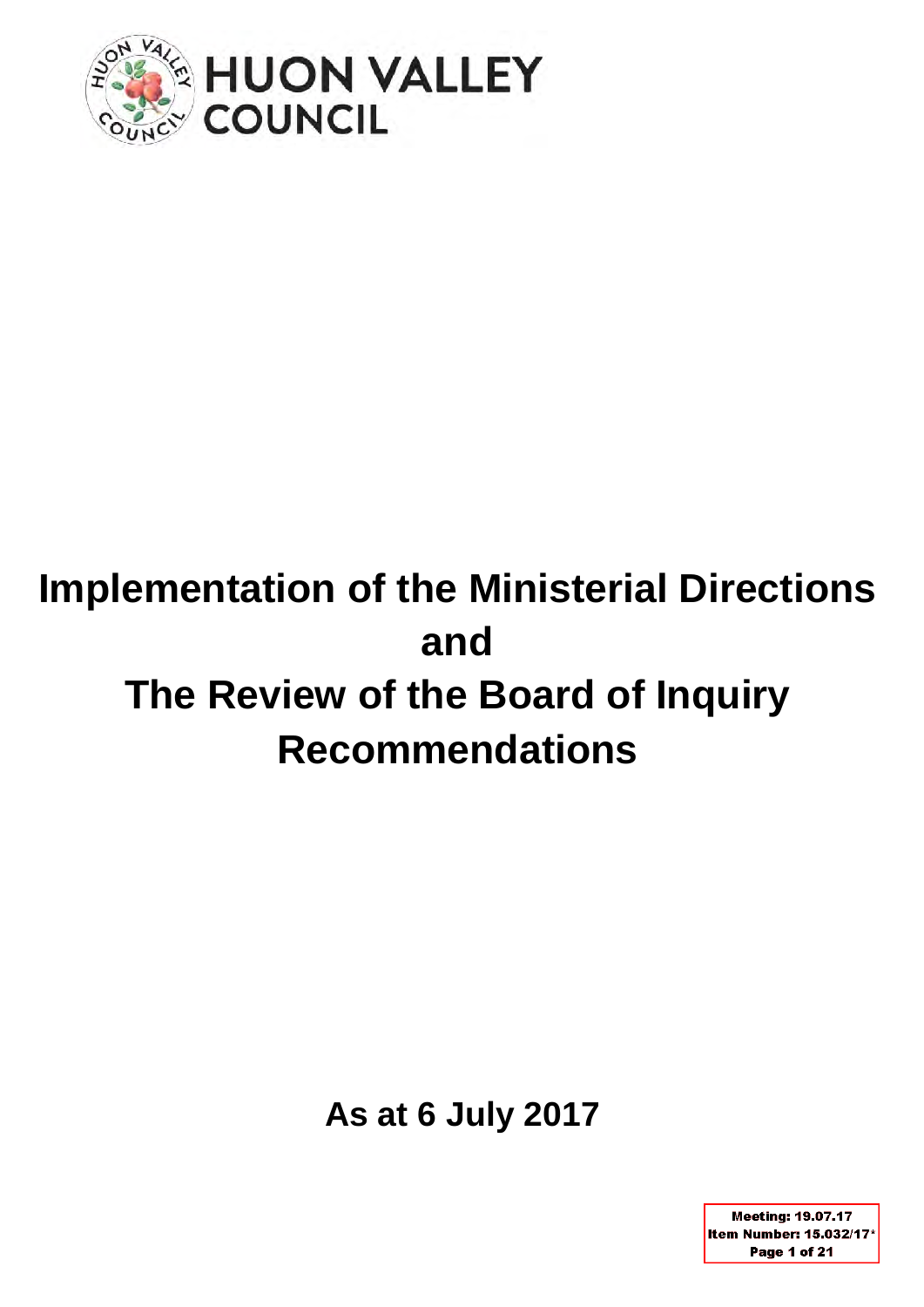### **INTRODUCTION**

On 8 September 2015 the Minister for Planning and Local Government established a Board of Inquiry pursuant to the *Local Government Act 1993.* The Board of Inquiry undertook a process of investigation and on 15 June 2016 a report to the Minister for Planning and Local Government (The Minister) was released which included 55 Recommendations.

The Minister, pursuant to section 225 considered the Report and chose to make 7 Ministerial Directions dated 15 June 2016.

The Huon Valley Councillors were dismissed, effective 10 October 2016.

Council at its Ordinary Meeting of 14 December 2016 approved a process and template to be used for the finalisation of the Implementation of the Ministerial Directions and the review of the Board of Inquiry Recommendations.

Following the December 2016 Council meeting, each of the tables were populated with HVC comments or actions on the progress or completion to date. The Acting General Manager has met with Deputy Director of Local Government on two occasions to review and discuss the actions to date and seek the Local Government Division's endorsement of the updated tables.

The Local Government Division, on 14 June 2017, confirmed its overarching statement in relation to the comments provided in the table:

*The Local Government Division is monitoring progress towards the implementation of the Ministerial Directions and Board of Inquiry recommendations which remain relevant after the dismissal of the councillors on 10 October 2016. The Division is satisfied that the Council is undertaking appropriate steps and will continue to liaise with senior management on items still to be actioned.*

o Discussions commenced at a Council workshop held on 7 March 2017 in relation to Council's Internal and External Communication, including the Community Consultation Framework with a brief prepared.

An Expression of Interest process for the appointment of a consultant to review the Council's Community Engagement Framework and the development of the Communication Plan has been completed with an assessment of the applications being finalised and a consultant appointed.

- o Correspondence has been received from WorkSafe Tasmania in relation to Recommendation 49 requesting an audit of Council's current asbestos policies, procedures and processes, and their application to previous work undertaken at the Cygnet Town Hall and Franklin Football Club Rooms. Council's policy is currently under review and will be consistent with WorkSafe Tasmania's recommendations.
- o The draft Statement of Expectations for Councillors and the General Manager, as well as the Key Performance Indicators have been completed and provided to the Local Government Division for comment. It is envisaged that these will be presented to Council at a future meeting once endorsed by the Director of Local Government.

A full review of the implementation tables has been undertaken with a number of comments updated. This update included a number of the actions previously marked as 'ongoing' now marked 'completed'. These actions were instances of where Council processes were reviewed, amended and monitored for a period of time to ensure they are sufficient and meet the requirements of the Council.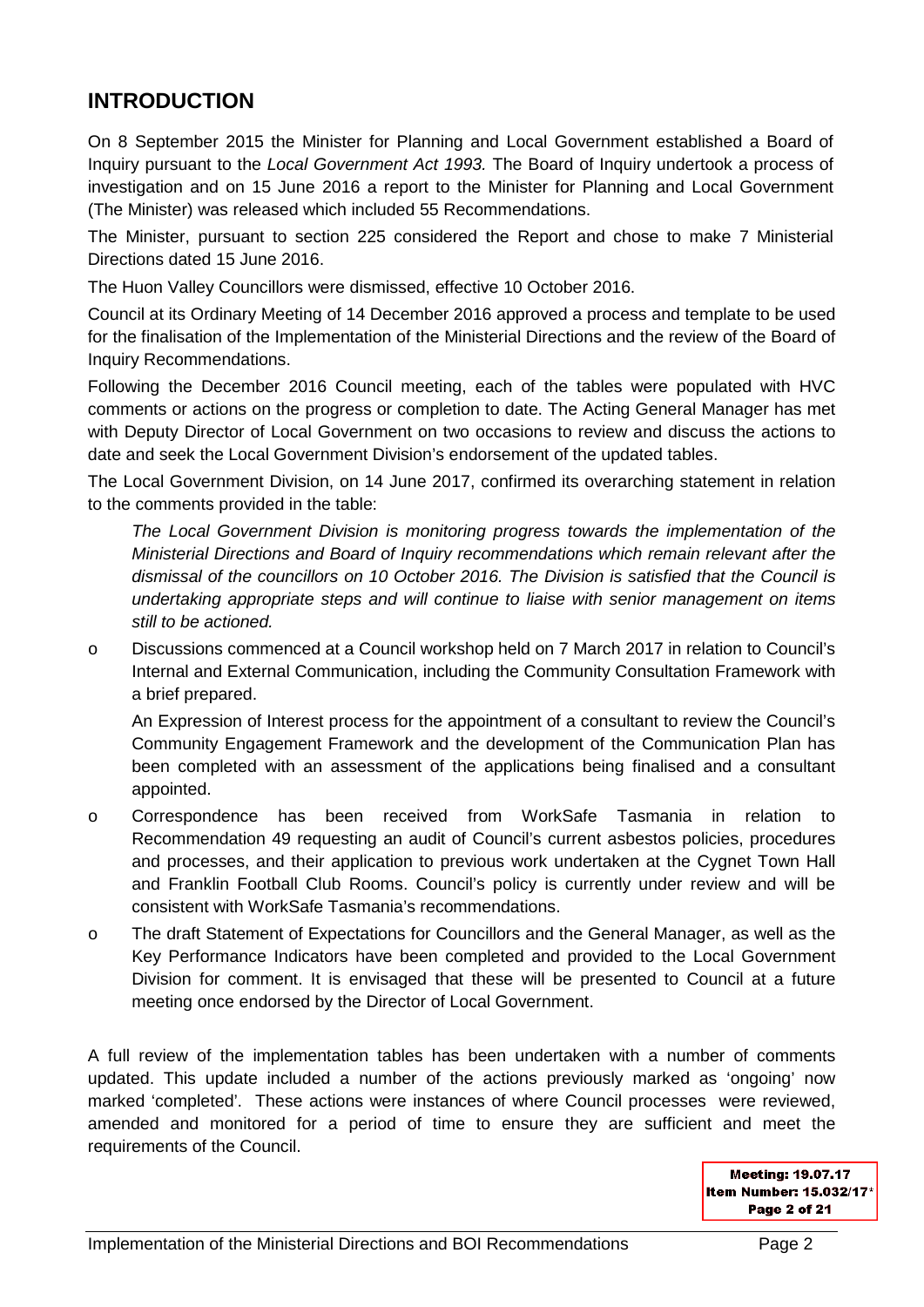| <b>Direction</b><br><b>Number</b> | <b>Direction</b>                                                                                                                                                                                                                                                                                                                                                                                                                                                                                                                                                                                                                                                                                                                                                                                                                                                                                   | <b>HVC Comment</b>                                                                                                                                                                                                                                                                                                                                                 | <b>LGD Comment</b><br>C - complete<br>NA - not applicable<br>NFA - no further action at this time<br>O - ongoing<br>WIP - work in progress |
|-----------------------------------|----------------------------------------------------------------------------------------------------------------------------------------------------------------------------------------------------------------------------------------------------------------------------------------------------------------------------------------------------------------------------------------------------------------------------------------------------------------------------------------------------------------------------------------------------------------------------------------------------------------------------------------------------------------------------------------------------------------------------------------------------------------------------------------------------------------------------------------------------------------------------------------------------|--------------------------------------------------------------------------------------------------------------------------------------------------------------------------------------------------------------------------------------------------------------------------------------------------------------------------------------------------------------------|--------------------------------------------------------------------------------------------------------------------------------------------|
| 1                                 | facilitating the development of a Statement of Expectations to govern the<br>b)<br>relationship between the Mayor and General Manager in the discharge of their<br>functions under the Act to include:<br>the timing of regular meetings;<br>the manner in which the outcomes of those meetings are recorded;<br>ii.<br>iii. the scope of information that may be requested by the Mayor;<br>iv. the timeframes for requesting information from the General<br>Manager;<br>v. the timeframes for providing information to the Mayor;<br>vi. the development of authorisation processes for formal press<br>releases issued by either office;<br>vii. the roles of both parties in developing Council agendas and conduct<br>at Council meetings; and<br>viii. the process for dealing with disagreements on issues that arise that are<br>not explicitly covered in the Statement of Expectations. | <b>Draft</b><br><b>Statement</b><br>of<br>$\overline{A}$<br>Expectations<br>has<br>been<br>developed and discussed with<br>Local<br>the<br>Government<br>Division.<br>This will be presented to<br>Council at its August 2017<br>Ordinary meeting.                                                                                                                 | <b>WIP</b>                                                                                                                                 |
| 5                                 | Pursuant to section 225(2)(d) of the Act, within a period of 90 days, take steps to<br>establish sufficient committees under sections 23 and 24 of the Act to enable the<br>efficient discharge of the Council's powers and functions under the Act.                                                                                                                                                                                                                                                                                                                                                                                                                                                                                                                                                                                                                                               | Council at Special Council<br>Meeting of 11 August 2016<br>resolved<br>the<br>committee<br>structure. The development of<br>Committee<br>Policy<br>was<br>a<br>discussed at the May 2017<br>Council workshop where it was<br>agreed a full review of all<br>Council committees is required<br>prior. This process will be<br>undertaken over the coming<br>months. | <b>WIP</b>                                                                                                                                 |
| 6                                 | Pursuant to section 225(2)(d) of the Act, take the following steps:                                                                                                                                                                                                                                                                                                                                                                                                                                                                                                                                                                                                                                                                                                                                                                                                                                |                                                                                                                                                                                                                                                                                                                                                                    |                                                                                                                                            |
|                                   | Within a period of six months, and taking into account<br>a)<br>Direction 3, in consultation with the community, develop a communication<br>and consultation plan for all internal and external communications and<br>consultation processes that is consistent with the eight characteristics of                                                                                                                                                                                                                                                                                                                                                                                                                                                                                                                                                                                                  | Council has appointed local<br>Hobart firm GHD to undertake<br>a review of the Council's<br>Internal<br>External<br>and                                                                                                                                                                                                                                            | <b>WIP</b><br><b>Meeting: 19.07.17</b><br>Item Number: 15.032/17*<br>Page 3 of 21                                                          |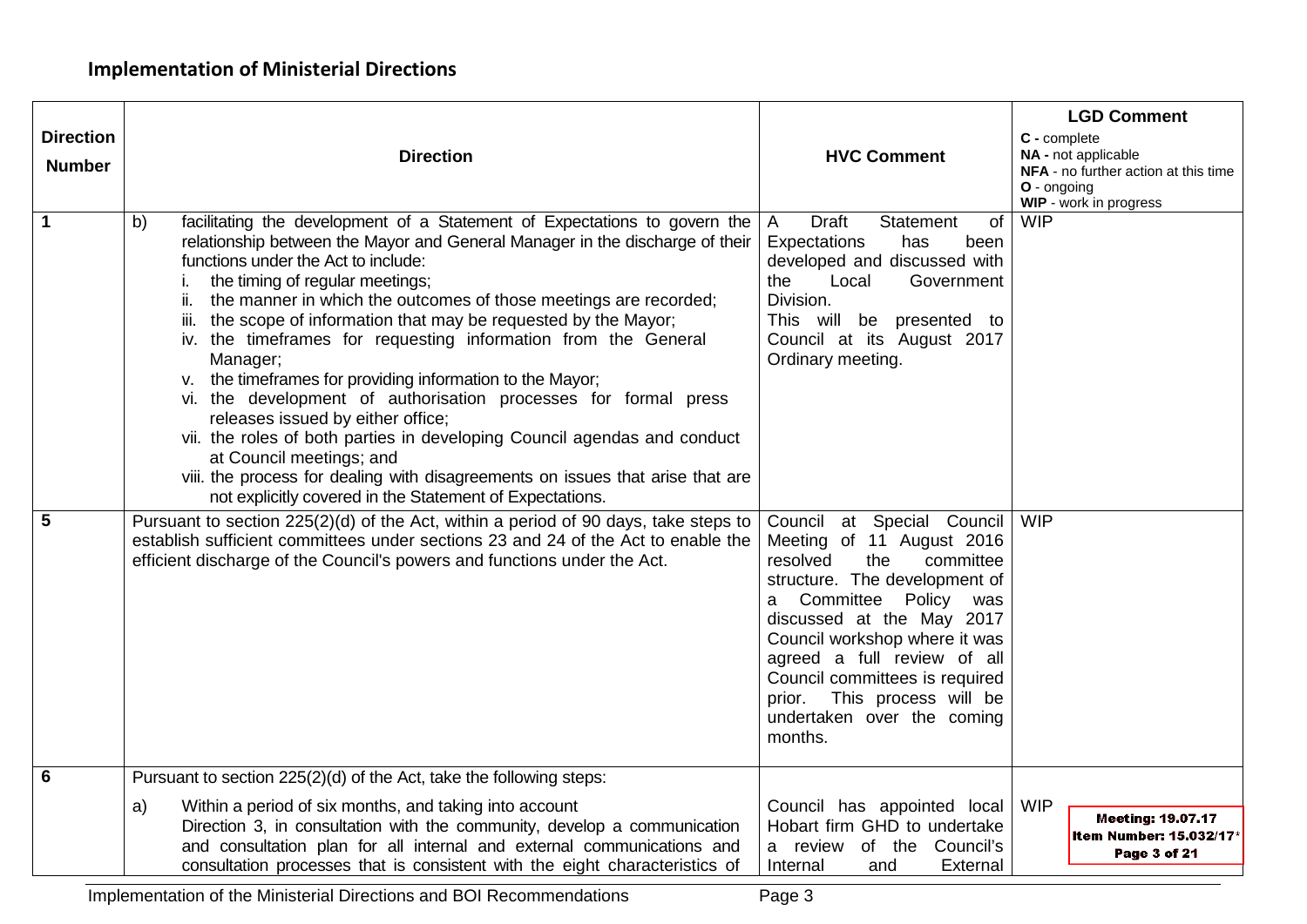| <b>Direction</b><br><b>Number</b> | <b>Direction</b>                                                                                                                                                                                                                                                                                     | <b>HVC Comment</b>                                                                                                                                                                                                                                                                        | <b>LGD Comment</b><br>C - complete<br>NA - not applicable<br>NFA - no further action at this time<br>O - ongoing<br>WIP - work in progress |
|-----------------------------------|------------------------------------------------------------------------------------------------------------------------------------------------------------------------------------------------------------------------------------------------------------------------------------------------------|-------------------------------------------------------------------------------------------------------------------------------------------------------------------------------------------------------------------------------------------------------------------------------------------|--------------------------------------------------------------------------------------------------------------------------------------------|
|                                   | good governance outlined in the Good Governance Guide.                                                                                                                                                                                                                                               | Communication,<br>including<br>Community<br>Consultation<br>This project will<br>Framework.<br>see Community consultation to<br>commence in July 2017.                                                                                                                                    |                                                                                                                                            |
| 6                                 | b)<br>Within a period of 60 days, review processes to ensure the equitable<br>provision of information to the Mayor and all councillors in a timely<br>manner in order to enable them to fulfil their functions under sections<br>27 and 28 of the Act.                                              | A<br>Draft<br>Statement<br>of<br>Expectations<br>has<br>been<br>developed and discussed with<br>the<br>Local<br>Government<br>Division.<br>This will be presented to<br>Council at its August 2017<br>Ordinary meeting.                                                                   | <b>WIP</b>                                                                                                                                 |
| $6\phantom{1}6$                   | Within a period of 90 days, in consultation with the General Manager and the<br>i)<br>Local Government Division of the Department of Premier and Cabinet,<br>develop a set of key performance indicators to measure the effectiveness of<br>Directions 6(a) to (h) above.                            | Draft Performance Indicators<br>have been completed and<br>discussed with the Local<br>Government Division.<br>These will be presented to<br>Council at its August Ordinary<br>meeting.                                                                                                   | <b>WIP</b>                                                                                                                                 |
| $\overline{7}$                    | Pursuant to section 225(2)(d) of the Act, report every two months for the first six<br>months, and then quarterly thereafter for the term of the current council, to the<br>Local Government Division in the Department of Premier Cabinet on the<br>progress of actions taken to comply with these. | Regular reporting continues<br>the<br>between<br>Local<br>Government Division and the<br>Council.<br>Even though the term of the<br>current Council has ended<br>reporting continues in the form<br>of regular telephone<br>conversations, meetings, email<br>and written correspondence. | $\circ$                                                                                                                                    |
| 6                                 | Within a period of 60 days, ensure senior management are providing<br>e)<br>a supportive environment for council staff to come forward with<br>workplace issues and concerns.                                                                                                                        | Various initiatives have been<br>implemented as outlined in<br>Attachment 1.                                                                                                                                                                                                              | $\mathsf{C}$<br><b>Meeting: 19.07.17</b><br>Item Number: 15.032/17*<br>Page 4 of 21                                                        |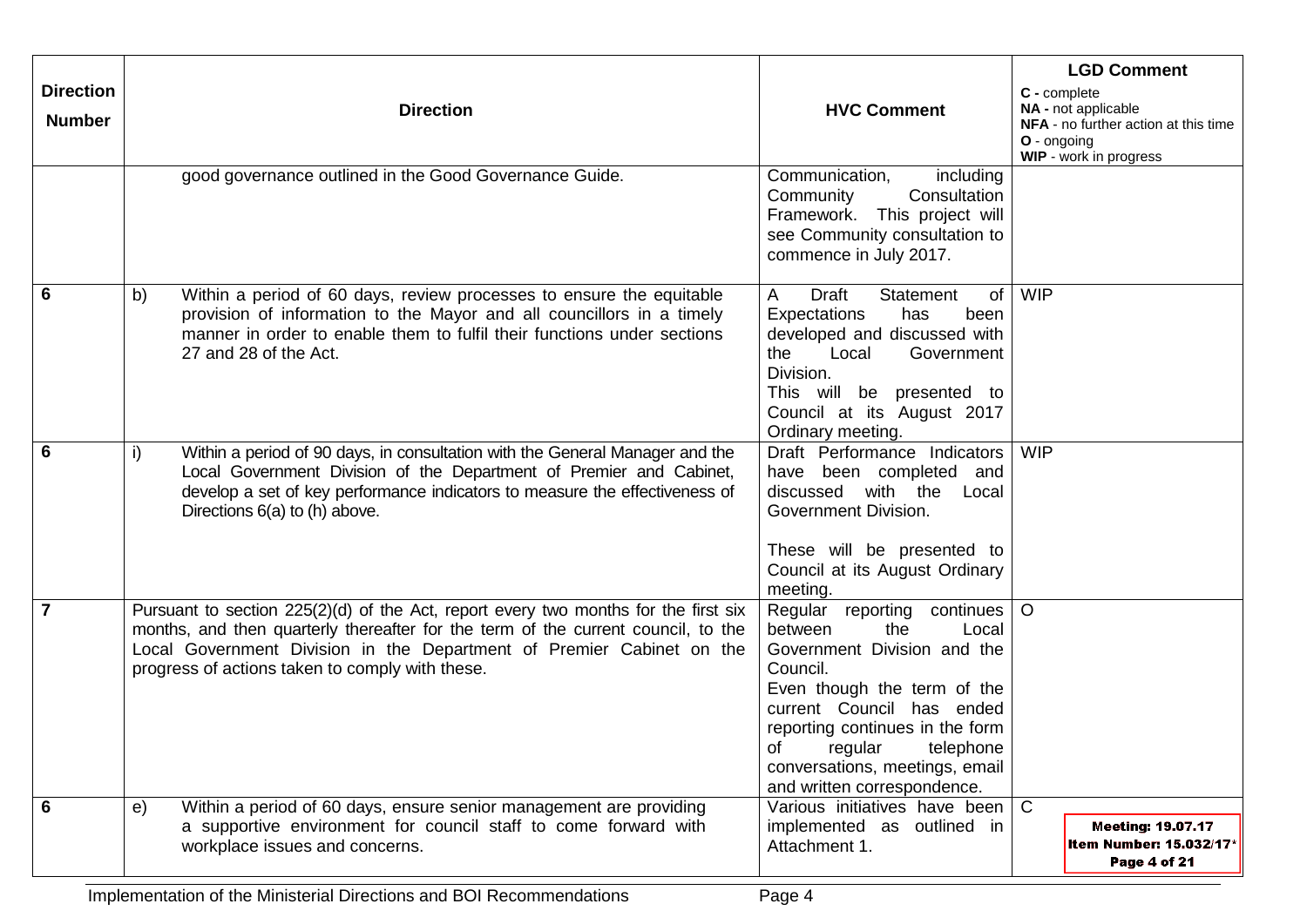| <b>Direction</b><br><b>Number</b> |    | <b>Direction</b>                                                                                                                                                                                                                                                                                                                                                                                                                                                                                          | <b>HVC Comment</b>                                                                                                                                                       | <b>LGD Comment</b><br>C - complete<br>NA - not applicable<br>NFA - no further action at this time<br>O - ongoing<br>WIP - work in progress |
|-----------------------------------|----|-----------------------------------------------------------------------------------------------------------------------------------------------------------------------------------------------------------------------------------------------------------------------------------------------------------------------------------------------------------------------------------------------------------------------------------------------------------------------------------------------------------|--------------------------------------------------------------------------------------------------------------------------------------------------------------------------|--------------------------------------------------------------------------------------------------------------------------------------------|
| $\mathbf{1}$                      | C) | endorsing the Statement of Expectations;                                                                                                                                                                                                                                                                                                                                                                                                                                                                  | Refer to 1B                                                                                                                                                              | <b>NFA</b>                                                                                                                                 |
|                                   | d) | publishing the Statement of Expectations on the Council website within a<br>period of 90 days; and                                                                                                                                                                                                                                                                                                                                                                                                        | Refer to 1B                                                                                                                                                              | <b>NFA</b>                                                                                                                                 |
| $\overline{2}$                    | b) | facilitating training for all councillors on their roles and responsibilities under<br>the Act, with specific reference to the Good Governance Guide for Local<br>Government in Tasmania published by the Department of Premier and<br>Cabinet (the Good Governance Guide) and the Model Code of Conduct for<br>Tasmanian Councillors set out in Schedule 1 of the Local Government (Model<br>Code of Conduct) Order 2016, to be commenced within 45 days and<br>completed within a period of six months. | Training to be provided on the<br>appointment of a new Council<br>as part of the Induction<br>program.                                                                   | <b>NFA</b>                                                                                                                                 |
| $\overline{4}$                    |    | Pursuant to section 225(2)(b) of the Act, discontinue the portfolio system<br>presently adopted by the Council within a period of 90 days.                                                                                                                                                                                                                                                                                                                                                                | at Special Council<br>Council<br>Meeting of 11 August 2016<br>discontinue<br>resolved<br>to<br>Portfolio system - Resolution<br>No. 15.030/16*                           | $\mathsf{C}$                                                                                                                               |
| $6\phantom{1}6$                   | C) | Within a period of 90 days, establish a General Manager<br>Performance Review Committee, to include the Mayor as an ex<br>officio member.                                                                                                                                                                                                                                                                                                                                                                 | Review<br>Performance<br>Committee<br>established<br>by<br>Council at Special Council<br>meeting 11 August 2016 -<br>Resolution No. 15.030/16*.                          | $\mathsf{C}$                                                                                                                               |
|                                   | d) | Within a period of 60 days, develop a process for reviewing and monitoring<br>the application of all human resource policies, plans and programs to ensure<br>that councillors are able to perform their collective functions under section<br>$28(2)(b)$ of the Act.                                                                                                                                                                                                                                     | Quarterly HR reporting<br>to I<br>Council established by Council<br>at Special Council meeting 11<br>August 2016 - Resolution No.<br>15.030/16*.                         | $\mathsf{C}$                                                                                                                               |
| $6\phantom{1}6$                   | f) | Within a period of 60 days, make corporate credit card statements for the<br>past four financial years publicly available.                                                                                                                                                                                                                                                                                                                                                                                | Council at a Special Council<br>meeting of 11 August 2016<br>resolved and released all<br>credit cards for the four year<br>period -<br>Resolution<br>No.<br>15.029/16*. | $\mathsf{C}$<br><b>Meeting: 19.07.17</b><br>Item Number: 15.032/17*<br>Page 5 of 21                                                        |
| $6\phantom{1}6$                   | g) | Within a period of 60 days, update the Audit Panel Charter to enable the<br>referral of matters by parties other than the Council.                                                                                                                                                                                                                                                                                                                                                                        | Council resolved to amend the<br>Audit Panel Charter at an<br>Ordinary Council Meeting of 27                                                                             | $\mathsf{C}$                                                                                                                               |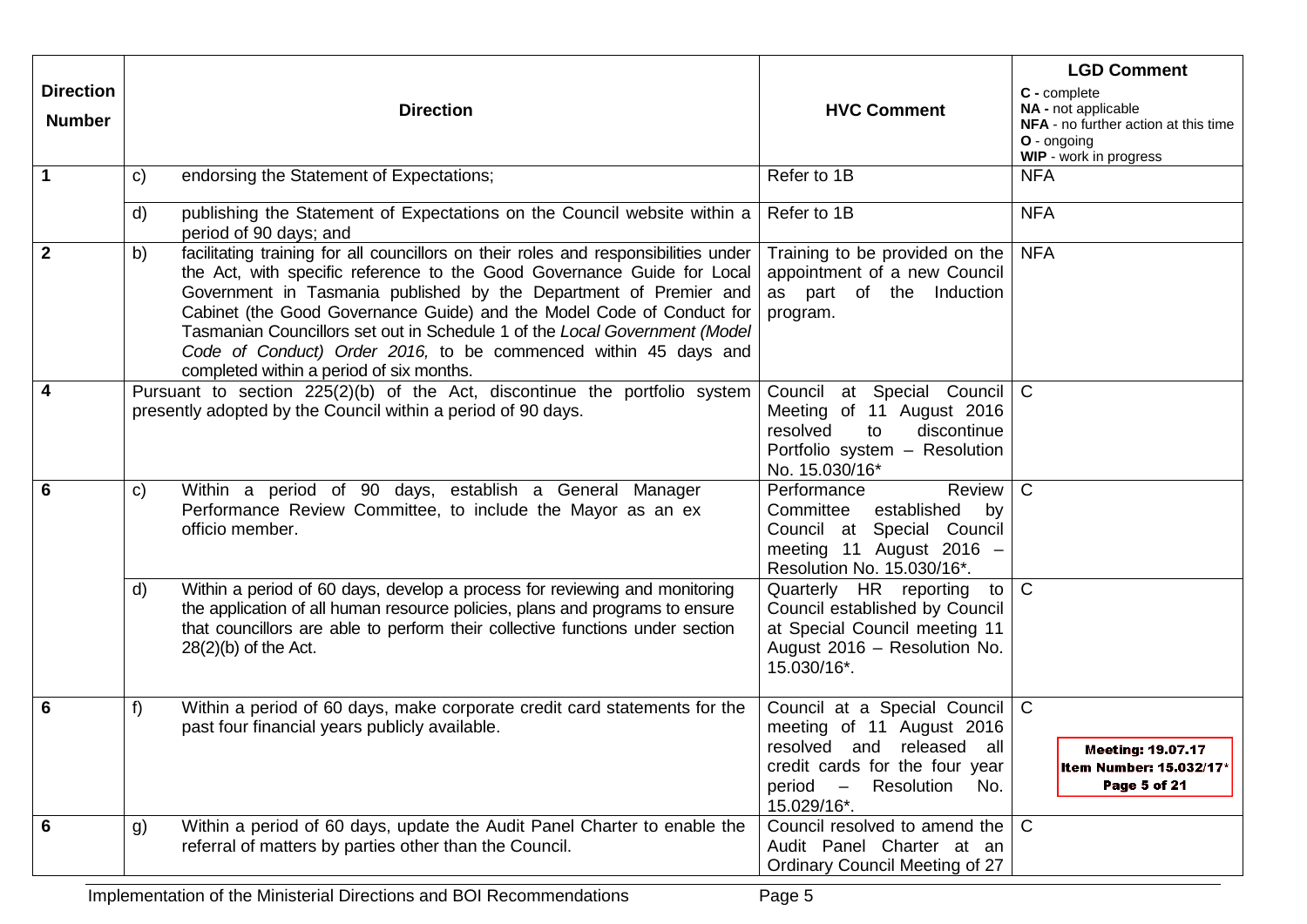| <b>Direction</b><br><b>Number</b> | <b>Direction</b>                                                                                                                                                                                                                                                                                                                                                                                                                                         | <b>HVC Comment</b>                                                                                                                                                                                                                                          | <b>LGD Comment</b><br>C - complete<br>NA - not applicable<br>NFA - no further action at this time<br>O - ongoing<br>WIP - work in progress |
|-----------------------------------|----------------------------------------------------------------------------------------------------------------------------------------------------------------------------------------------------------------------------------------------------------------------------------------------------------------------------------------------------------------------------------------------------------------------------------------------------------|-------------------------------------------------------------------------------------------------------------------------------------------------------------------------------------------------------------------------------------------------------------|--------------------------------------------------------------------------------------------------------------------------------------------|
|                                   |                                                                                                                                                                                                                                                                                                                                                                                                                                                          | <b>July 2016.</b><br>Charter<br>Amendment<br>to<br>endorsed by at the February<br>2017 Council meeting.                                                                                                                                                     |                                                                                                                                            |
| $\overline{6}$                    | h)<br>Within a period of 60 days, develop a transparent process for the regular<br>review and communication of progress on issues raised with the Council.                                                                                                                                                                                                                                                                                               | Council<br>resolved<br>the I<br>implementation of the Current<br>Issues Status Report at a<br>Special Council meeting of 11<br>August 2016 - Resolution No.<br>15.034/16*.<br>Monthly report will continue to<br>be presented to Council at<br>each meeting | $\mathsf{C}$                                                                                                                               |
| $\mathbf 1$                       | Pursuant to section 225(2)(d) of the Act, take steps to facilitate the development<br>of a professional working relationship between the Mayor and the General<br>Manager by:<br>arranging for formal mediation and conflict resolution to be delivered by an<br>a)<br>independent provider and to commence within 30 days between the Mayor and<br>General Manager;<br>facilitating leadership development for the Mayor and the General Manager,<br>e) | applicable<br>10<br>Not<br>from<br>October 2016.<br>10<br>Not<br>applicable<br>from                                                                                                                                                                         | <b>NA</b><br><b>NA</b>                                                                                                                     |
|                                   | including an assessment of individual competencies and areas for<br>development, to be completed within a period of 60 days.                                                                                                                                                                                                                                                                                                                             | October 2016                                                                                                                                                                                                                                                |                                                                                                                                            |
| $\overline{2}$                    | Pursuant to section $225(2)(a)$ of the Act, rectify the irregular behaviour between<br>councillors by:<br>facilitating mediated conflict resolution sessions for all councillors to be<br>a)<br>delivered by an independent provider and to commence within 60 days                                                                                                                                                                                      | 10<br>applicable<br>Not<br>from<br>October 2016                                                                                                                                                                                                             | <b>NA</b><br><b>Meeting: 19.07.17</b><br><b>Item Number: 15.032/17*</b>                                                                    |
| $\mathbf{3}$                      | and continue for such period and at such intervals as the mediator<br>determines; and<br>Pursuant to section 225(2)(a) of the Act, beginning immediately and for a period of 12                                                                                                                                                                                                                                                                          | Not<br>applicable<br>10 <sup>1</sup><br>from                                                                                                                                                                                                                | Page 6 of 21<br><b>NA</b>                                                                                                                  |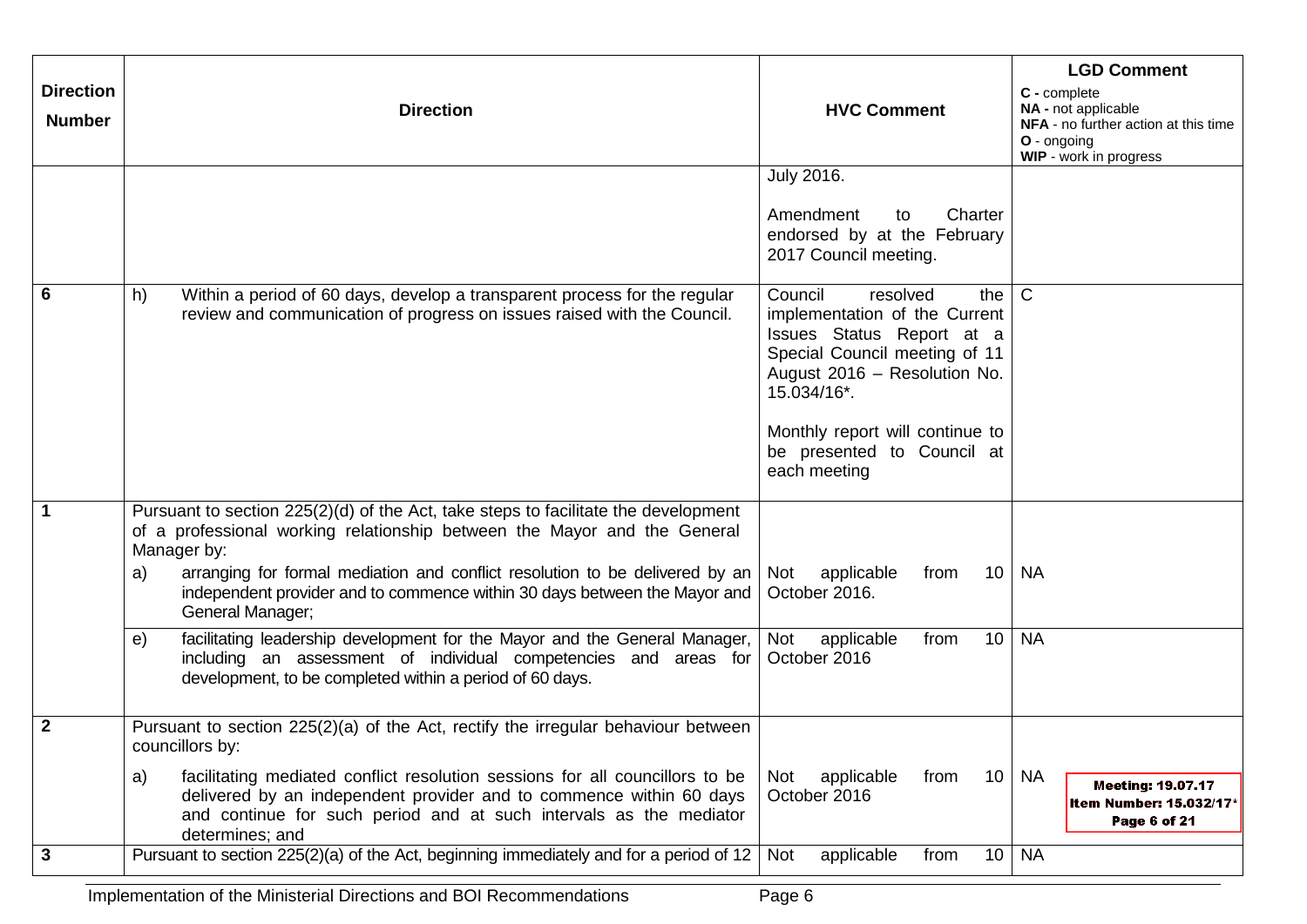| <b>Direction</b><br><b>Number</b> | <b>Direction</b>                                                                                                                                                                                                                                                 | <b>HVC Comment</b> | <b>LGD Comment</b><br>C - complete<br><b>NA</b> - not applicable<br>NFA - no further action at this time<br>O - ongoing<br><b>WIP</b> - work in progress |
|-----------------------------------|------------------------------------------------------------------------------------------------------------------------------------------------------------------------------------------------------------------------------------------------------------------|--------------------|----------------------------------------------------------------------------------------------------------------------------------------------------------|
|                                   | months, ensure that all public statements made regarding Council positions and October 2016<br>decisions are first approved by the Council or, where this is impractical, jointly   No further action required<br>endorsed by the Mayor and the General Manager. |                    |                                                                                                                                                          |

Meeting: 19.07.17 Item Number: 15.032/17\* Page 7 of 21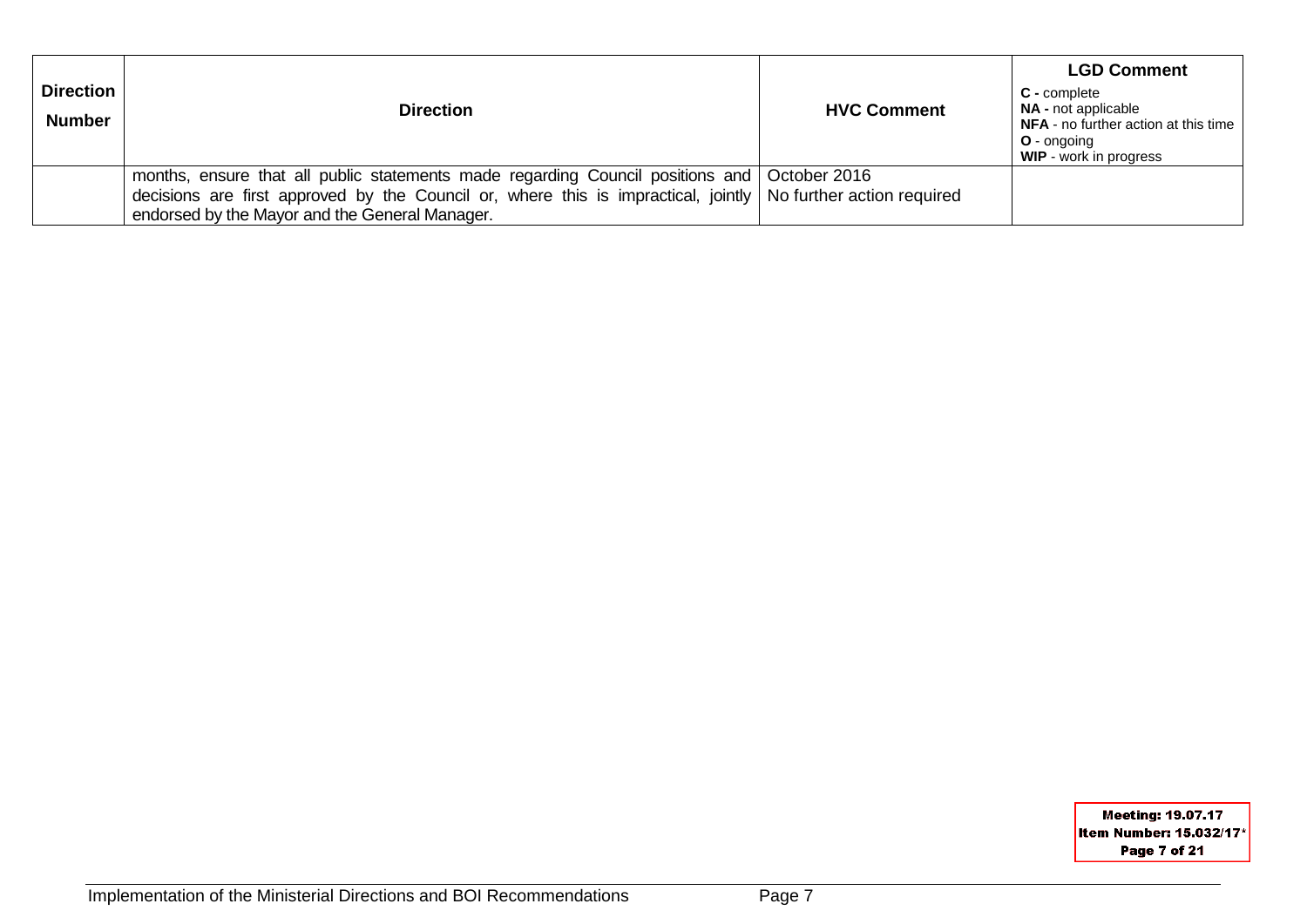#### **Attachment 1**

#### **Ministerial Direction 6(e)**

*Pursuant to section 225(2)(d) of the Act, take the following steps:*

*e) Within a period of 60 days, ensure senior management are providing a supportive environment for council staff to come forward with workplace issues and concerns.*

Initiatives implemented include:

- Re-introduction of the Culture Statement to all employees with an emphasis placed on its importance and its role within the workplace
- Thank you cards and a chocolate for every member of staff distributed
- Regular Leadership Group meetings being held
- Introduction of the Integrity Commission Speak Up Programme
- Introduction of feedback boxes at worksites currently being implemented
- Completion of the Professional Development Process with feedback provided to all employees
- Several employees have undertaken a mental health first aid course
- Training has been completed in the following areas:
	- o Fire wardens
	- o First aid
	- o Contact officers
	- o Integrity Commission Making Ethical Decisions at Work
- Stay Chatty information sessions has been held for employees
- A new staff intranet site has been developed and is accessible to all work sites
- Information regarding the Employee Assistance Program is readily available to all staff
- Feedback received by Council is distributed to all employees
- Professional Development Training continues to be scheduled

**Meeting: 19.07.17** Item Number: 15.032/17\* Page 8 of 21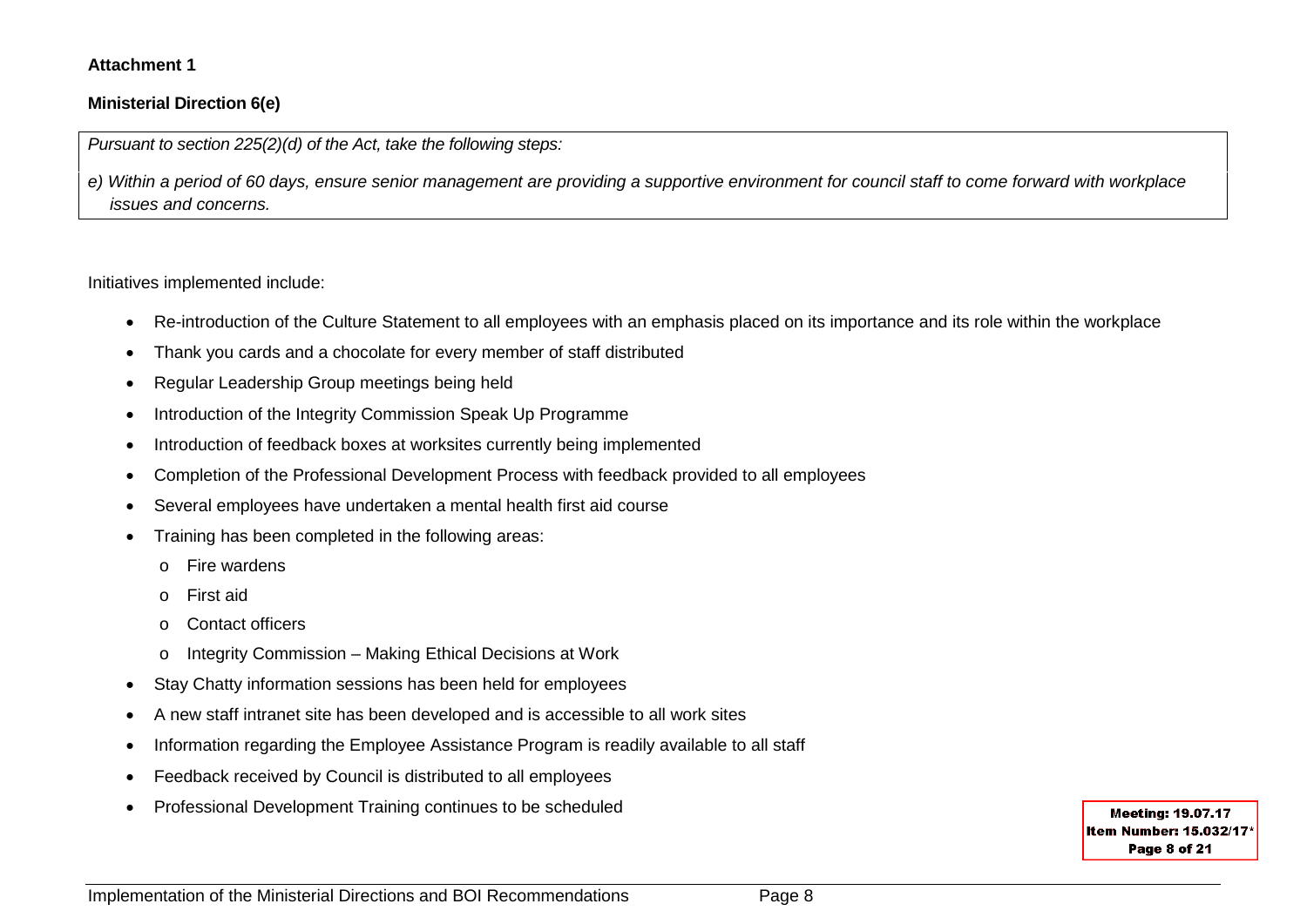## **Review of Board of Inquiry Recommendations**

| <b>Recommendation</b><br><b>Number</b><br>R <sub>6</sub> | <b>Finding</b><br>Where appropriate, the additional recommendations contained<br>within this Report are implemented.                                                                                                                                                                                                                                                    | <b>HVC Comment</b><br>Assessment and implementation of<br>all recommendations commenced 14                                                                                                                                                                                                                                                                                                                                                                                       | <b>LGD Comment</b><br>C - complete<br>NA - not applicable<br>NFA - no further action at this<br>time<br>O - ongoing<br><b>WIP</b> - work in progress<br><b>WIP</b> |
|----------------------------------------------------------|-------------------------------------------------------------------------------------------------------------------------------------------------------------------------------------------------------------------------------------------------------------------------------------------------------------------------------------------------------------------------|----------------------------------------------------------------------------------------------------------------------------------------------------------------------------------------------------------------------------------------------------------------------------------------------------------------------------------------------------------------------------------------------------------------------------------------------------------------------------------|--------------------------------------------------------------------------------------------------------------------------------------------------------------------|
|                                                          |                                                                                                                                                                                                                                                                                                                                                                         | December 2016.                                                                                                                                                                                                                                                                                                                                                                                                                                                                   |                                                                                                                                                                    |
| R7                                                       | The Statement of Expectations between the Mayor and the GM<br>should include agreed protocols to fulfil their respective roles and<br>functions under the Act, for endorsement by the full Council.                                                                                                                                                                     | Refer to Ministerial Direction 1(b)<br>Statement of Expectations has been<br>drafted, for presentation to Council at<br>its August 2017 meeting.                                                                                                                                                                                                                                                                                                                                 | $\circ$                                                                                                                                                            |
| R <sub>16</sub>                                          | Mandatory training on roles and responsibilities should be<br>undertaken by all newly elected representatives, with an<br>additional leadership module for first-time mayors.                                                                                                                                                                                           | Consideration of mandatory training<br>is the responsibility of the Tasmanian<br>Government; however the Council<br>Induction Program does include<br>training for all elected members on<br>roles and responsibilities. A full<br>review of the Induction Program will<br>undertaken<br>prior<br>$\mathsf{to}$<br>the<br>be<br>appointment of a new Council with<br>consideration<br>the<br>Human<br>of<br>employee<br>Resources<br>induction<br>program to be used as a model. | <b>WIP</b>                                                                                                                                                         |
| <b>R18</b>                                               | At a future council meeting, the Council should consider its stated<br>commitment to 'embrace diversity and new ideas' with a view to<br>developing a strategy to operationalise this value, assist in the<br>fulfilment of the Council's mission statement and ensure that<br>councillors are able to properly perform their functions under<br>section 28 of the Act. | Council has<br>local<br>appointed<br>Hobart firm GHD to undertake a<br>review of the Council's Internal<br>External Communication,<br>and<br>including Community Consultation<br>Framework. This project will see<br>Community<br>consultation<br>to<br>commence in July 2017.                                                                                                                                                                                                   | <b>WIP</b><br><b>Meeting: 19.07.17</b><br>Item Number: 15.032/17*<br>Page 9 of 21                                                                                  |
| <b>R20</b>                                               | The Council review and conform its communication and public<br>information strategies against the eight characteristics of good                                                                                                                                                                                                                                         | has<br>local<br>Council<br>appointed<br>Hobart firm GHD to undertake a                                                                                                                                                                                                                                                                                                                                                                                                           | <b>WIP</b>                                                                                                                                                         |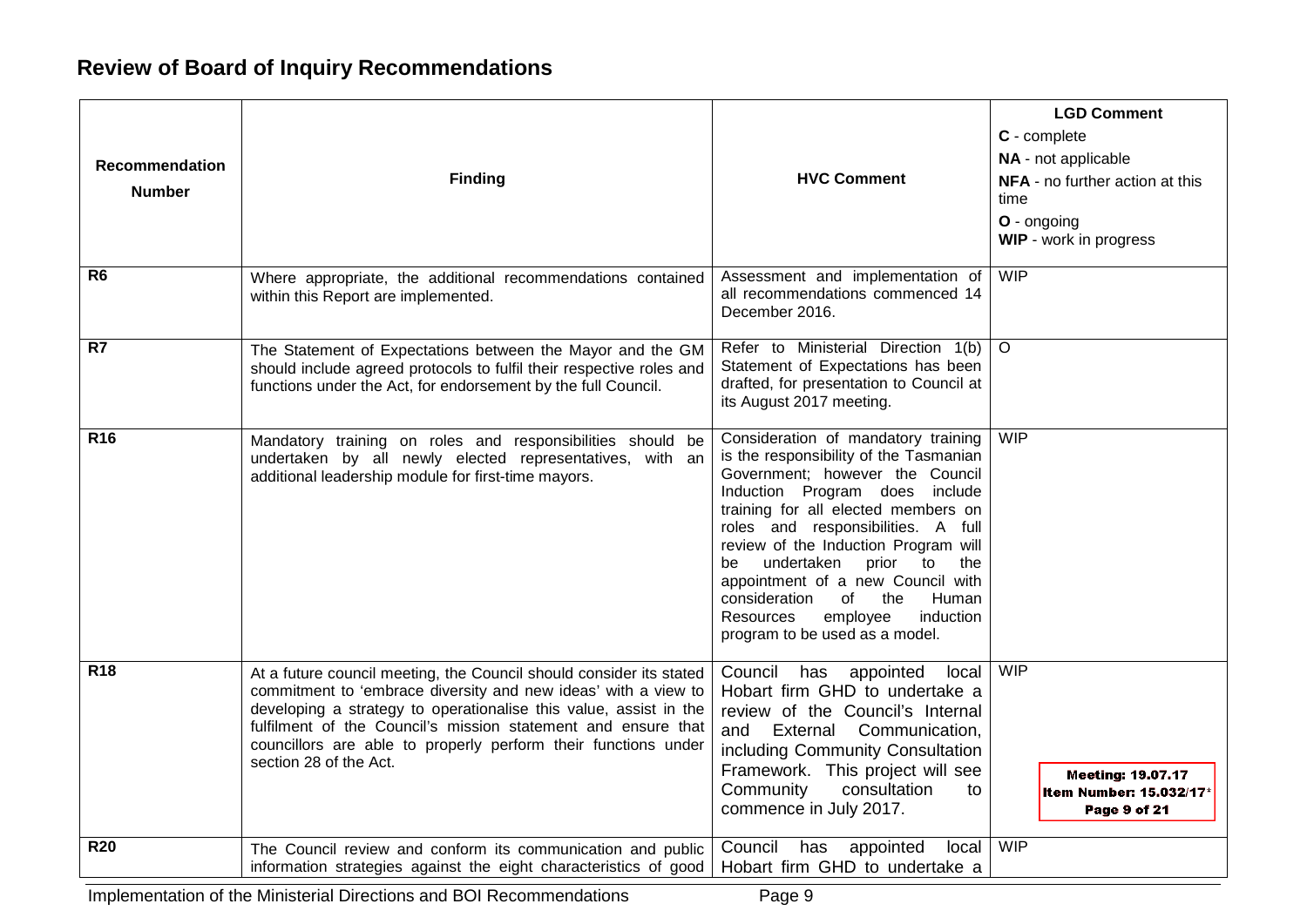| Recommendation<br><b>Number</b> | <b>Finding</b>                                                                                                                                                                          | <b>HVC Comment</b>                                                                                                                                                                                                                                                          | <b>LGD Comment</b><br>C - complete<br>NA - not applicable<br>NFA - no further action at this<br>time<br>O - ongoing<br><b>WIP</b> - work in progress |
|---------------------------------|-----------------------------------------------------------------------------------------------------------------------------------------------------------------------------------------|-----------------------------------------------------------------------------------------------------------------------------------------------------------------------------------------------------------------------------------------------------------------------------|------------------------------------------------------------------------------------------------------------------------------------------------------|
|                                 | governance outlined in the Good Governance Guide for Local<br>Government in Tasmania.                                                                                                   | review of the Council's Internal<br>Communication,<br>External<br>and<br>including Community Consultation<br>Framework. This project will see<br>Community<br>consultation<br>to<br>commence in July 2017.                                                                  |                                                                                                                                                      |
| <b>R27</b>                      | The Mayor should be consulted by the GM when setting Council<br>meeting agendas.                                                                                                        | Consultation is undertaken with the<br>Commissioner prior to the finalisation<br>of each Council meeting agenda. This<br>process is be included in the<br>Statement of Expectations.                                                                                        | <b>WIP</b>                                                                                                                                           |
| <b>R32</b>                      | In consultation with the community, the Council develop a<br>communication and consultation plan covering internal and<br>external communications and inclusive consultation processes. | Council has appointed local<br>Hobart firm GHD to undertake a<br>review of the Council's Internal<br>External<br>Communication,<br>and<br>including Community Consultation<br>Framework. This project will see<br>Community<br>consultation<br>to<br>commence in July 2017. | <b>WIP</b>                                                                                                                                           |
| <b>R33</b>                      | The communication plan is to include behavioural protocols to<br>ensure councillors avoid publicly criticising one another.                                                             | Council has appointed<br>local<br>Hobart firm GHD to undertake a<br>review of the Council's Internal<br>External Communication,<br>and<br>including Community Consultation<br>Framework. This project will see<br>Community<br>consultation<br>to<br>commence in July 2017. | <b>WIP</b><br><b>Meeting: 19.07.17</b><br>Item Number: 15.032/17*<br>Page 10 of 21                                                                   |
| <b>R38</b>                      | The Mayor should have the right to be an appointed or ex-officio<br>member of all Council Committees.                                                                                   | To be considered further on the<br>development of a Council Committee<br>Policy.                                                                                                                                                                                            | <b>WIP</b>                                                                                                                                           |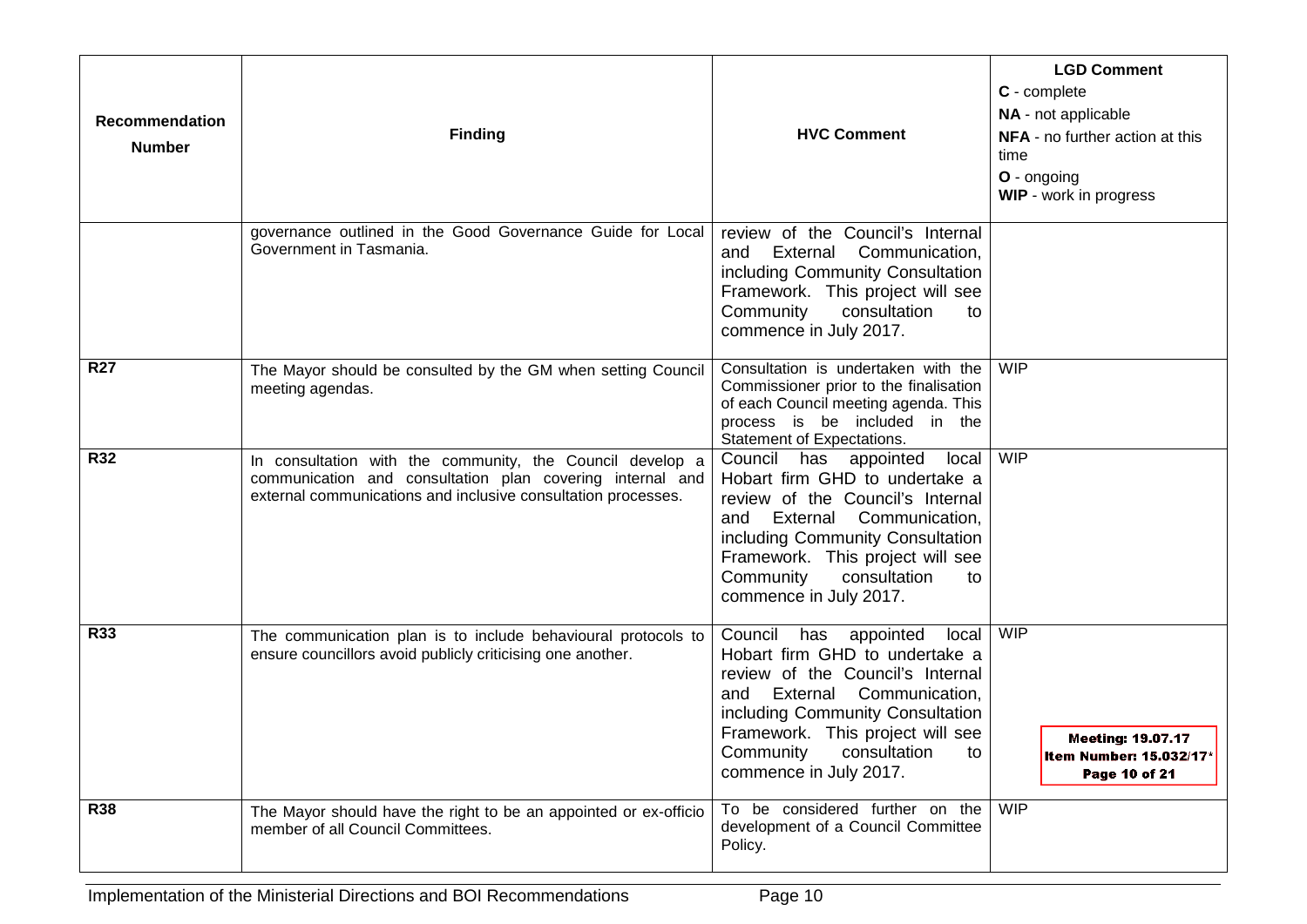| Recommendation<br><b>Number</b> | <b>Finding</b>                                                                                                                                                                                                                                                                               | <b>HVC Comment</b>                                                                                                                                                                                                                                                                                                                                                                                 | <b>LGD Comment</b><br>C - complete<br>NA - not applicable<br><b>NFA</b> - no further action at this<br>time<br>O - ongoing<br><b>WIP</b> - work in progress |
|---------------------------------|----------------------------------------------------------------------------------------------------------------------------------------------------------------------------------------------------------------------------------------------------------------------------------------------|----------------------------------------------------------------------------------------------------------------------------------------------------------------------------------------------------------------------------------------------------------------------------------------------------------------------------------------------------------------------------------------------------|-------------------------------------------------------------------------------------------------------------------------------------------------------------|
|                                 |                                                                                                                                                                                                                                                                                              | The development of a Committee<br>Policy was discussed at the May<br>2017 Council workshop where it was<br>agreed a full review of all Council<br>committees is required prior. This<br>process will be undertaken over the<br>coming months following<br>the<br>development of a Communication<br>Plan.                                                                                           |                                                                                                                                                             |
| <b>R39</b>                      | Each Council Committee established under section 23 of the Act<br>should have at least two Councillors as members, with equitable<br>distribution of Councillors to Committees. Membership of Special<br>Committees established under section 24 of the Act should be<br>determined by need. | To be considered further on the<br>development of a Council Committee<br>Policy.<br>The development of a Committee<br>Policy was discussed at the May<br>2017 Council workshop where it was<br>agreed a full review of all Council<br>committees is required prior. This<br>process will be undertaken over the<br>coming months following the<br>development of a Communication<br>Plan.          | <b>WIP</b>                                                                                                                                                  |
| <b>R40</b>                      | The selection criteria outlined in Appendix 3 be used for selection<br>of Committee members with greater weight given to criteria (iii)<br>Interest or Skills relevant to the [Committee] area.                                                                                              | To be considered further on the<br>development of a Council Committee<br>Policy.<br>The development of a Committee<br>Policy was discussed at the May<br>2017 Council workshop where it was<br>agreed a full review of all Council<br>committees is required prior. This<br>process will be undertaken over the<br>coming<br>months<br>following<br>the<br>development of a Communication<br>Plan. | <b>WIP</b><br><b>Meeting: 19.07.17</b><br>Item Number: 15.032/17*<br>Page 11 of 21                                                                          |
| <b>R49</b>                      | The Council to request that WorkSafe Tasmania conduct an audit                                                                                                                                                                                                                               | Correspondence has been received                                                                                                                                                                                                                                                                                                                                                                   | <b>WIP</b>                                                                                                                                                  |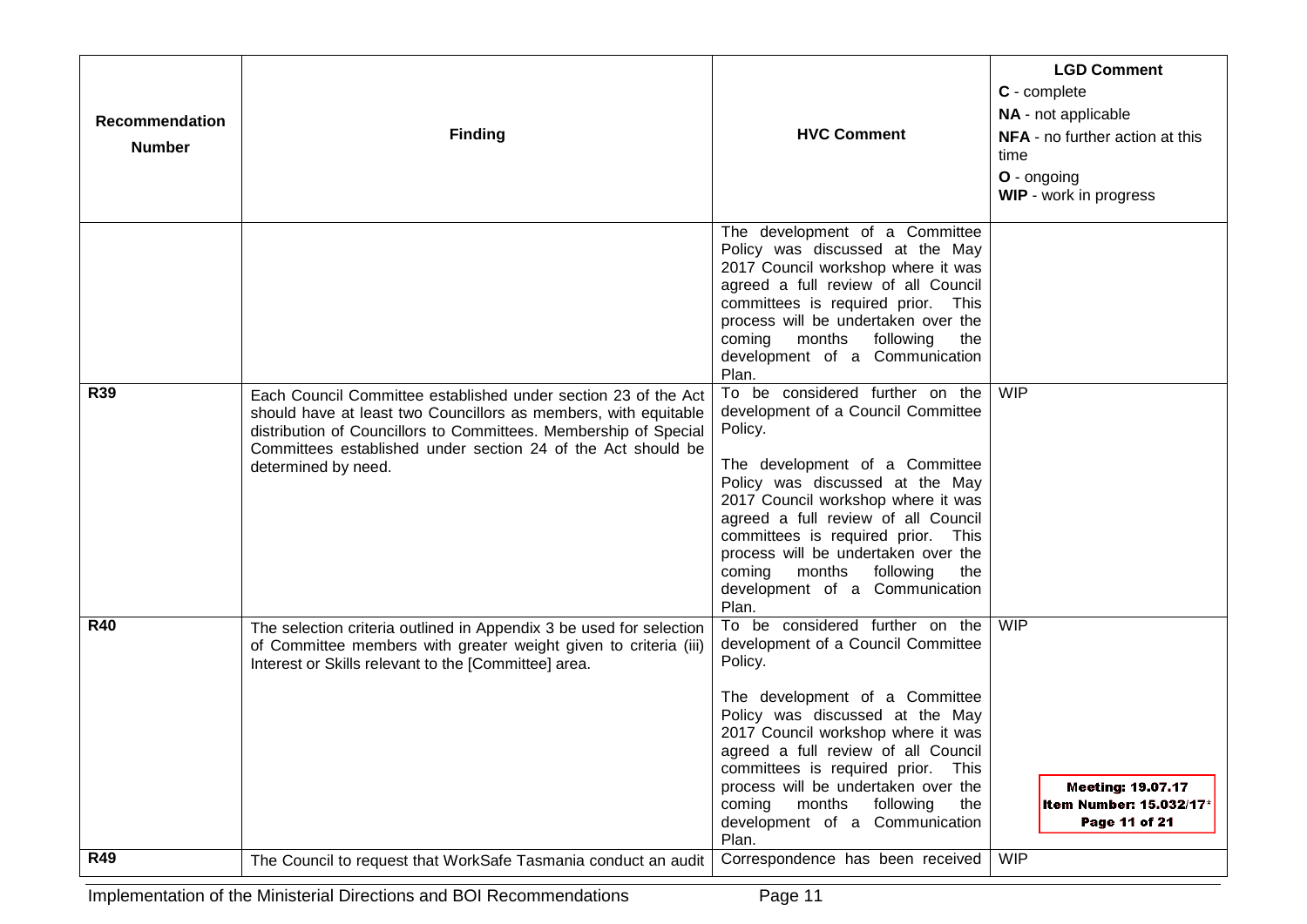| Recommendation<br><b>Number</b> | <b>Finding</b>                                                                                                                                                                                                                                      | <b>HVC Comment</b>                                                                                                                                                                                                                                                                                                                                                                                                                          | <b>LGD Comment</b><br>C - complete<br>NA - not applicable<br>NFA - no further action at this<br>time<br>O - ongoing<br><b>WIP</b> - work in progress |
|---------------------------------|-----------------------------------------------------------------------------------------------------------------------------------------------------------------------------------------------------------------------------------------------------|---------------------------------------------------------------------------------------------------------------------------------------------------------------------------------------------------------------------------------------------------------------------------------------------------------------------------------------------------------------------------------------------------------------------------------------------|------------------------------------------------------------------------------------------------------------------------------------------------------|
|                                 | to ensure that all asbestos policies, procedures and processes<br>are current and applied as required, including at the Cygnet Town<br>Hall and the recreation area that was established at the site of the<br>former Franklin Football Club rooms. | from WorkSafe Tasmania and is<br>currently being considered in relation<br>to Recommendation 49 requesting an<br>audit of Council's current asbestos<br>policies, procedures and processes,<br>and their application to previous work<br>undertaken at the Cygnet Town Hall<br>and Franklin Football Club Rooms.<br>Council's policy is currently under<br>review and will be consistent with<br>WorkSafe<br>Tasmania's<br>recommendations. |                                                                                                                                                      |
| <b>R50</b>                      | Information sought by the Mayor about Council decisions relating<br>to constituent queries should be provided in a timely manner.                                                                                                                   | To be considered further on the<br>development of communication plan.                                                                                                                                                                                                                                                                                                                                                                       | <b>WIP</b>                                                                                                                                           |
| R <sub>9</sub>                  | When making public statements on issues the subject of a formal<br>council decision, the Mayor should only speak on behalf of the<br>Council's decisions.                                                                                           | Information is contained within the<br>Framework<br>Governance<br>on<br>Communication.<br>Council has<br>appointed<br>local<br>Hobart firm GHD to undertake a<br>review of the Council's Internal<br>and External Communication,<br>including Community Consultation<br>Framework. This project will see<br>Community<br>consultation<br>to<br>commence in July 2017.                                                                       | $\circ$                                                                                                                                              |
| R12                             | When responding to media or public enquiries about issues the<br>subject of a formal council decision, the Mayor should refer<br>enquirers to the minutes or the audio-recording of the relevant<br>council meeting at which the issue was debated. | To be considered as part of the $ O $<br>development of a Communication<br>Plan.<br>Council has appointed local<br>Hobart firm GHD to undertake a<br>review of the Council's Internal                                                                                                                                                                                                                                                       | <b>Meeting: 19.07.17</b><br>Item Number: 15.032/17*<br>Page 12 of 21                                                                                 |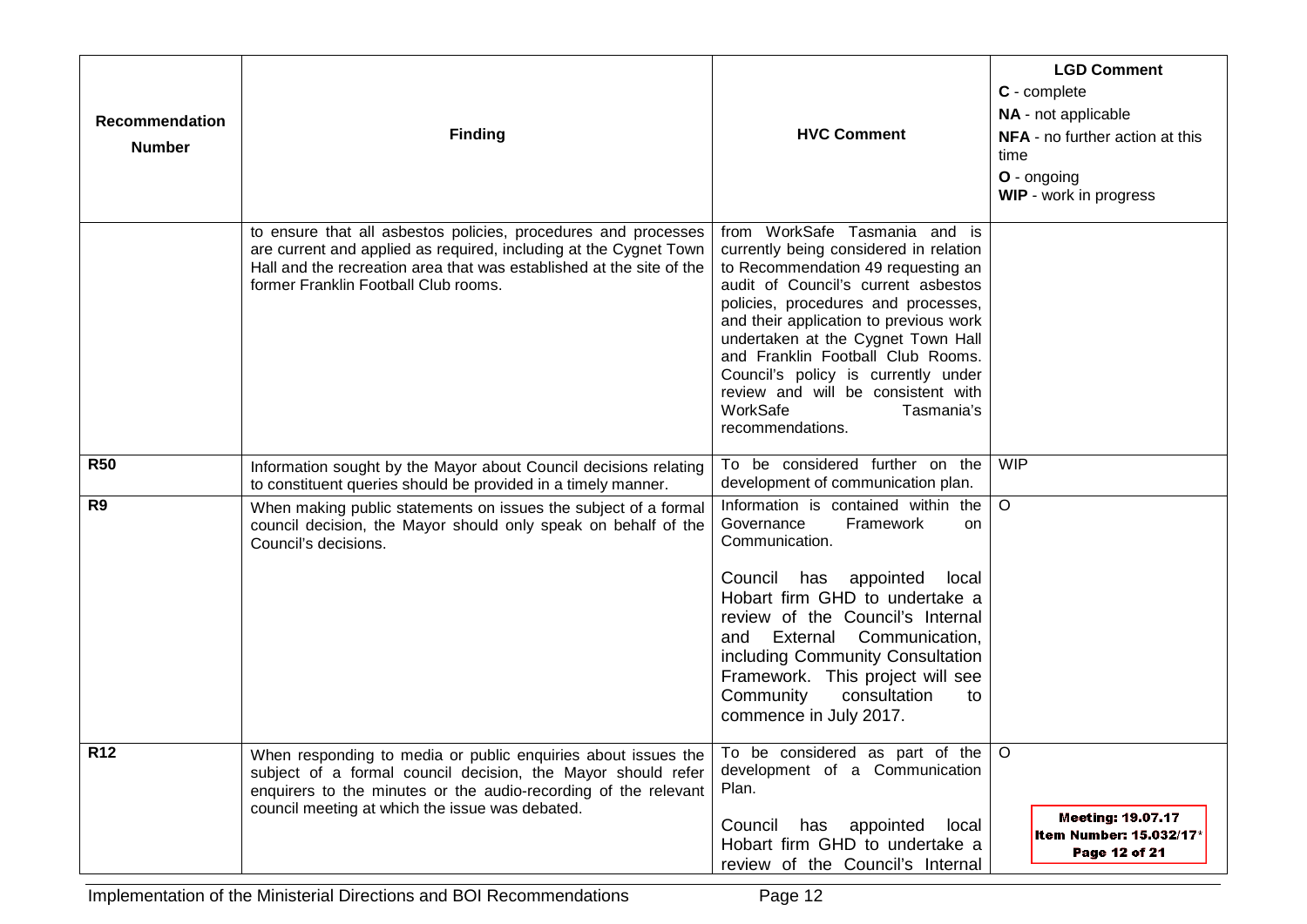| Recommendation<br><b>Number</b> | <b>Finding</b>                                                                                                                                                                                                                  | <b>HVC Comment</b>                                                                                                                                                                                                                                                                                                                                  | <b>LGD Comment</b><br>C - complete<br>NA - not applicable<br>NFA - no further action at this<br>time<br>O - ongoing<br><b>WIP</b> - work in progress |
|---------------------------------|---------------------------------------------------------------------------------------------------------------------------------------------------------------------------------------------------------------------------------|-----------------------------------------------------------------------------------------------------------------------------------------------------------------------------------------------------------------------------------------------------------------------------------------------------------------------------------------------------|------------------------------------------------------------------------------------------------------------------------------------------------------|
|                                 |                                                                                                                                                                                                                                 | External<br>Communication,<br>and<br>including Community Consultation<br>Framework. This project will see<br>Community consultation<br>to<br>commence in July 2017.                                                                                                                                                                                 |                                                                                                                                                      |
| <b>R13</b>                      | Recommendations R9 and R12 should not apply during the<br>period of a council election.                                                                                                                                         | To be considered as part of the<br>development of a Communication<br>Plan.<br>Council has appointed local<br>Hobart firm GHD to undertake a<br>review of the Council's Internal<br>and External Communication,<br>including Community Consultation<br>Framework. This project will see<br>consultation<br>Community<br>to<br>commence in July 2017. | $\circ$                                                                                                                                              |
| <b>R17</b>                      | The GM should ensure fair and equitable treatment, including the<br>provision of information, to all councillors.                                                                                                               | Information is contained within the<br>Framework<br>Governance<br>on<br>Communication.<br>draft<br>$\mathsf{A}$<br>Communication Plan and Policy is to<br>be developed with consultation to be<br>undertaken with the community<br>following its drafting.                                                                                          | $\circ$                                                                                                                                              |
| <b>R23</b>                      | Information discussed in voluntary workshops should, where<br>relevant to a Council decision, be disclosed at Council meetings<br>and contained in Council meeting papers, subject to any<br>restrictions contained in the Act. | Where appropriate all relevant C<br>information is included in all reports to<br>Council of topics which have been<br>workshopped prior to presentation to<br>Council.<br>A full list of workshop topics is<br>included on each Council meeting                                                                                                     | <b>Meeting: 19.07.17</b><br>Item Number: 15.032/17*<br>Page 13 of 21                                                                                 |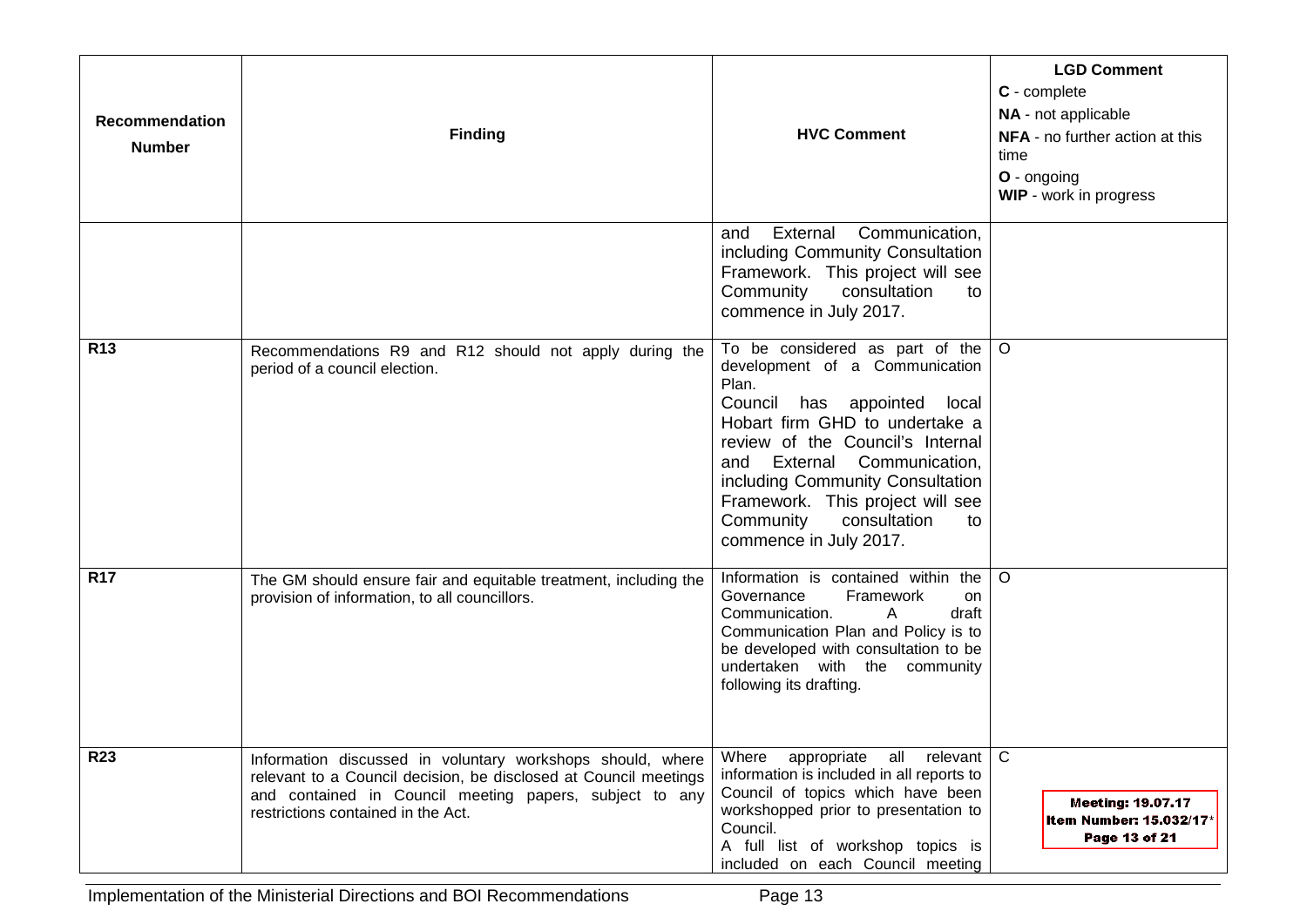| <b>Recommendation</b><br><b>Number</b> | <b>Finding</b>                                                                                                                                              | <b>HVC Comment</b>                                                                                                                                                                                                                                                                                                                                                                                                                           | <b>LGD Comment</b><br>C - complete<br>NA - not applicable<br><b>NFA</b> - no further action at this<br>time<br>O - ongoing<br>WIP - work in progress |
|----------------------------------------|-------------------------------------------------------------------------------------------------------------------------------------------------------------|----------------------------------------------------------------------------------------------------------------------------------------------------------------------------------------------------------------------------------------------------------------------------------------------------------------------------------------------------------------------------------------------------------------------------------------------|------------------------------------------------------------------------------------------------------------------------------------------------------|
|                                        |                                                                                                                                                             | agenda.                                                                                                                                                                                                                                                                                                                                                                                                                                      |                                                                                                                                                      |
| <b>R28</b>                             | The current policy on bullying and harassment be reviewed on a<br>regular basis.                                                                            | The policy was reviewed 10 October<br>2016 and will be regularly reviewed in<br>line with Fair Work Act requirements.<br>All staff are in the process of<br>undertaking Bullying and Harassment<br>training as part of the new online<br>induction training offered to staff.                                                                                                                                                                | $\mathsf{C}$                                                                                                                                         |
| <b>R29</b>                             | Senior management should proactively take steps to provide a<br>supportive environment where staff can safely come forward with<br>their complaints.        | Various<br>initiatives<br>have<br>been l<br>implemented<br>outlined<br>as<br>-in<br>Attachment 1.                                                                                                                                                                                                                                                                                                                                            | $\overline{C}$                                                                                                                                       |
| <b>R47</b>                             | Ensure that the credit card policy is provided to all Council credit<br>card holders and approval processes are accountable and<br>transparent.             | All relevant policies are provided to all<br>card<br>holders<br>credit<br>and<br>all<br>transactions are checked to ensure<br>compliance with policies.<br>Executive Credit Card transactions<br>are presented to Council every 2<br>months.<br>The Tasmanian Audit Office is<br>currently undertaking an audit of all<br>Council credit cards. The Council will<br>consider and adopt any required<br>recommendations from the findings.    | <b>NFA</b>                                                                                                                                           |
| <b>R54</b>                             | The Council continue to engage with the Environment Protection<br>Authority (EPA) in order to resolve the matter of water quality for<br>the Russell River. | The EPN issued by Council has been<br>revoked and since early 2008 the<br>regulation of activities associated with<br>the Hatchery at Lonnavale has been<br>conducted by<br>the<br>Tasmanian<br>currently<br>Government.<br>the<br>Environment Protection Authority<br>(EPA) Division within the Department<br>of Primary Industries, Parks Water<br>and Environment.<br>A meeting took place on 31 May 2017<br>between EPA representatives, | <b>NFA</b><br><b>Meeting: 19.07.17</b><br>Item Number: 15.032/17*<br>Page 14 of 21                                                                   |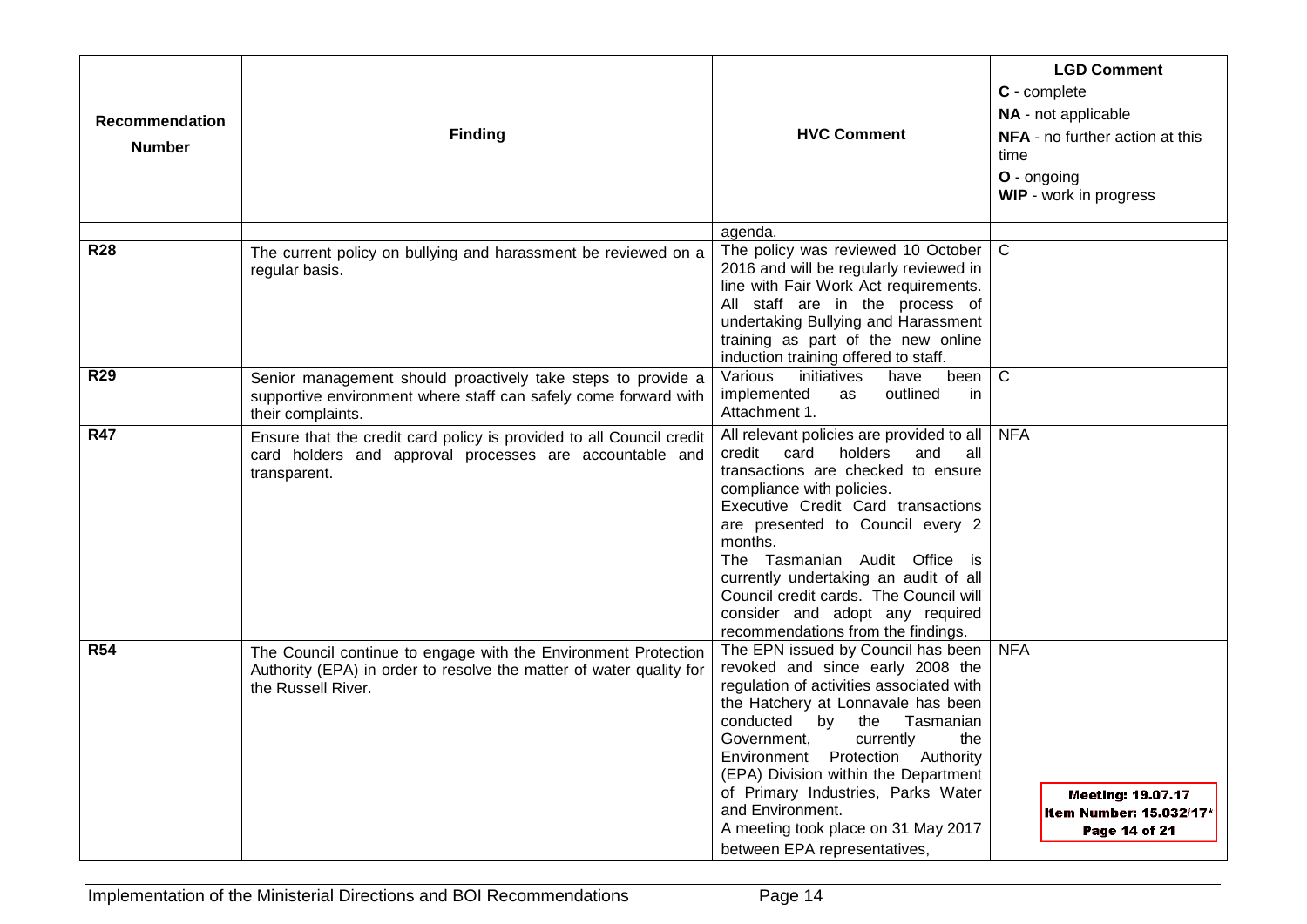| Recommendation<br><b>Number</b> | <b>Finding</b>                                                                                                                                                                                                                                                                                                      | <b>HVC Comment</b>                                                                                                                                                                                                                                                                                                                                                                                                                                                                                                                                                                                   | <b>LGD Comment</b><br>C - complete<br>NA - not applicable<br><b>NFA</b> - no further action at this<br>time<br>O - ongoing<br>WIP - work in progress |
|---------------------------------|---------------------------------------------------------------------------------------------------------------------------------------------------------------------------------------------------------------------------------------------------------------------------------------------------------------------|------------------------------------------------------------------------------------------------------------------------------------------------------------------------------------------------------------------------------------------------------------------------------------------------------------------------------------------------------------------------------------------------------------------------------------------------------------------------------------------------------------------------------------------------------------------------------------------------------|------------------------------------------------------------------------------------------------------------------------------------------------------|
|                                 |                                                                                                                                                                                                                                                                                                                     | Council's General Manager and<br>Officers. At this meeting it was<br>agreed that a number of actions will<br>take place. 1/ The existing EPN will<br>be reviewed and updated.<br>2/ A new catchment study will be<br>undertaken to determine if any<br>changes have occurred<br>3/ A new monitoring station will be<br>installed 400metres downstream of<br>the HAC facility<br>4/ A new analysis will be undertaken<br>to determine if there has been any<br>changes to species diversity<br>5/ An updated report on the Russell<br>River will be made public on the EPA<br>website once completed. |                                                                                                                                                      |
| R <sub>8</sub>                  | Should the Mayor and the GM be unable to develop an<br>appropriate Statement of Expectations, the Director of Local<br>Government is to assist the parties to develop the document.                                                                                                                                 | Refer to Ministerial Direction 1(b).                                                                                                                                                                                                                                                                                                                                                                                                                                                                                                                                                                 | <b>NFA</b>                                                                                                                                           |
| <b>R21</b>                      | High levels of scrutiny should be used to ascertain whether items<br>listed for closed sessions satisfy the criteria in Regulation 15(2)<br>Closed Meetings of the Local Government (Meeting Procedures)<br>Regulations, with the emphasis on maximising agenda items to<br>be dealt with in open council meetings. | This has been in operation since 10<br>October 2016 with each report<br>presented to Council considered on a<br>case by case basis to ensure<br>compliance with the Regulations.<br>The Local Government Division is<br>currently undertaking an audit of all<br>Council Closed Council Reports and<br>Council<br>will<br>adopt<br>any<br>recommendations from the report.                                                                                                                                                                                                                           | $\mathsf{C}$<br><b>Meeting: 19.07.17</b><br>Item Number: 15.032/17*<br>Page 15 of 21                                                                 |
| <b>R26</b>                      | Behavioural expectations relating to meeting conduct are included<br>in mandatory training for all Councillors.                                                                                                                                                                                                     | Mandatory<br>the<br>training<br>is<br>responsibility<br>of the Tasmanian                                                                                                                                                                                                                                                                                                                                                                                                                                                                                                                             | $\mathsf{C}$                                                                                                                                         |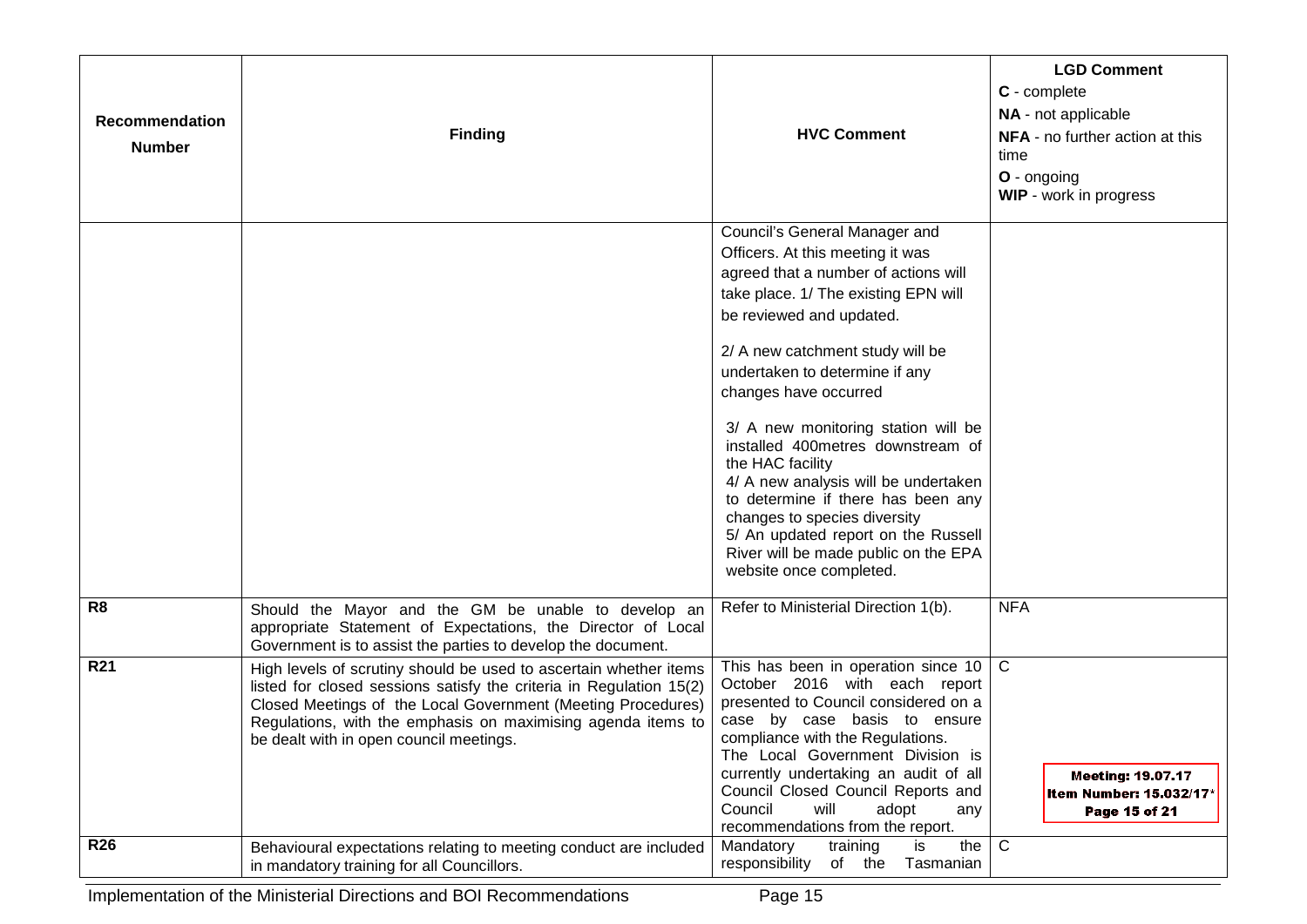| Recommendation<br><b>Number</b> | <b>Finding</b>                                                                                                                                                                                                                                                                                 | <b>HVC Comment</b>                                                                                                                                                                                                                                            | <b>LGD Comment</b><br>C - complete<br>NA - not applicable<br>NFA - no further action at this<br>time<br>O - ongoing<br>WIP - work in progress |
|---------------------------------|------------------------------------------------------------------------------------------------------------------------------------------------------------------------------------------------------------------------------------------------------------------------------------------------|---------------------------------------------------------------------------------------------------------------------------------------------------------------------------------------------------------------------------------------------------------------|-----------------------------------------------------------------------------------------------------------------------------------------------|
|                                 |                                                                                                                                                                                                                                                                                                | Government; however Code<br>of<br>Conduct training is included in the<br>Councillor's Induction Program.                                                                                                                                                      |                                                                                                                                               |
| <b>R35</b>                      | Conflict of interest continues to be a significant part of induction<br>and training for all new Councillors in Tasmania. The Board<br>recommends that this training is made mandatory.                                                                                                        | the<br>Mandatory<br>is<br>training<br>responsibility of the Tasmanian<br>Government; however this training is<br>included in the Councillor Induction<br>Program.                                                                                             | C                                                                                                                                             |
| <b>R53</b>                      | Board recommends that, subject to confidentiality<br>The<br>requirements, once the legal action is resolved, a full account of<br>the detail behind the failed investment in collateralised debt<br>obligations (CDOs) be made public by the Council to inform the<br>community on this issue. | No further action required until the<br>ongoing legal action is complete.                                                                                                                                                                                     | <b>NFA</b>                                                                                                                                    |
| R <sub>11</sub>                 | Council meetings should be audio-recorded and audio-recordings<br>made accessible to the public.                                                                                                                                                                                               | Audio recording of Ordinary Council<br>meetings<br>commenced<br>on<br>25<br>November 2015 and have continued<br>since. Audio recordings are available<br>on the Council website for a period of<br>6 months and by request after the<br>online expiry.        | C                                                                                                                                             |
| <b>R24</b>                      | The press and residents wanting to know the reasons for<br>decisions by individual Councillors should be referred to the<br>audio-recordings of Council meetings.                                                                                                                              | Enquiries regarding decisions of<br>Council are referred to the audio<br>recordings that are posted on<br>Council's website.                                                                                                                                  | $\mathsf{C}$                                                                                                                                  |
| <b>R30</b>                      | In all instances, the Council's processes to resolve bullying and<br>harassment complaints should be followed. If a complaint cannot<br>be resolved through this process, the complainant may refer it to<br>WorkSafe Tasmania or other relevant authority for investigation.                  | The policy was reviewed on 10<br>October 2016. The policy outlines the<br>process that can be taken.<br>The<br>Council has a number of Contact<br>Officers available to assist, with<br>additional Officers identified<br>with<br>recent training undertaken. | $\mathsf{C}$<br><b>Meeting: 19.07.17</b><br>Item Number: 15.032/17*<br>Page 16 of 21                                                          |
| R31                             | The application of the Council's policy on bullying and harassment<br>should be regularly monitored by Councillors in accordance with<br>section 28 of the Act.                                                                                                                                | Council adopted at it Special Meeting<br>of 11 August 2016 the introduction of<br>quarterly Human Resources Unit<br>reporting, this continues to be in                                                                                                        | $\mathsf{C}$                                                                                                                                  |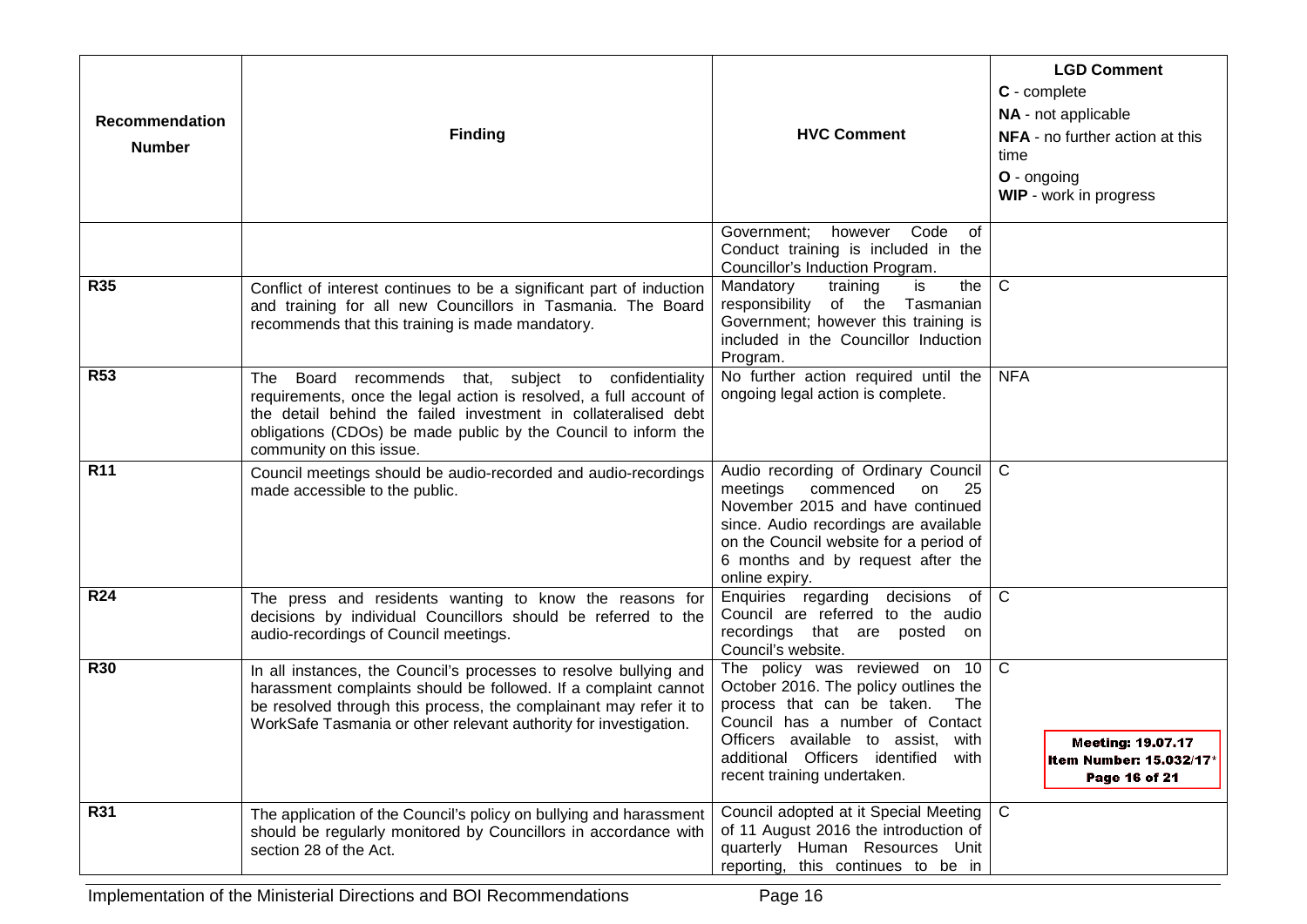| Recommendation<br><b>Number</b> | <b>Finding</b>                                                                                                                                                                                            | <b>HVC Comment</b>                                                                                                                                                                            | <b>LGD Comment</b><br>C - complete<br>NA - not applicable<br>NFA - no further action at this<br>time<br>O - ongoing<br>WIP - work in progress |
|---------------------------------|-----------------------------------------------------------------------------------------------------------------------------------------------------------------------------------------------------------|-----------------------------------------------------------------------------------------------------------------------------------------------------------------------------------------------|-----------------------------------------------------------------------------------------------------------------------------------------------|
|                                 |                                                                                                                                                                                                           | place with an Annual Statement<br>produced in August each year.                                                                                                                               |                                                                                                                                               |
| <b>R34</b>                      | The Council develop a process for determining, monitoring and<br>reviewing the application of all HR policies at regular intervals to<br>ensure they are followed in every instance.                      | Human resources report to Council<br>on a quarterly basis as resolved by<br>Council 11 August 2016 this includes<br>any policy reviews.                                                       | $\mathsf{C}$                                                                                                                                  |
| <b>R36</b>                      | Disband the portfolio system and aggregate portfolio areas into<br>Committees established under section 23 and 24 of the Act, as<br>appropriate.                                                          | Portfolio system discontinued<br>at<br>Council meeting on 11 August 2016<br>and Committees determined.                                                                                        | $\mathsf{C}$                                                                                                                                  |
| <b>R37</b>                      | Committee chairs to report to the Council on a regular basis to<br>ensure knowledge transfer.                                                                                                             | Minutes of all meetings are circulated<br>to all Councillors/Commissioner and<br>published on Council's website.                                                                              | $\mathsf{C}$                                                                                                                                  |
| <b>R41</b>                      | The issue of land-use planning is included in councillors' induction<br>training.                                                                                                                         | This training is included in the<br>Councillor Induction Program.                                                                                                                             | $\mathsf{C}$                                                                                                                                  |
| <b>R43</b>                      | In accordance with section 10 of the Local Government (Audit<br>Panels) Order 2014, the Audit Panel determines its own work<br>plan, including processes.                                                 | The Audit Panel independently<br>determines its own work plan in<br>accordance with its Charter                                                                                               | $\mathsf{C}$                                                                                                                                  |
| <b>R44</b>                      | The Council's Audit Panel Charter should include a provision to<br>enable councillors to refer matters directly to the Audit Panel.                                                                       | Council resolved to amend the Audit<br>Panel Charter at an Ordinary Council<br>Meeting of 27 July 2016.<br>Amended Audit Panel<br>Charter<br>adopted at the February 2017 Council<br>meeting. | $\mathsf{C}$                                                                                                                                  |
| <b>R45</b>                      | A specific funding allocation should be identified in the Council's<br>annual budget to ensure the adequate functioning of the Audit<br>Panel.                                                            | The funding allocation for the Audit<br>Panel is specifically identified in the<br>budget. This is reviewed on an<br>annual basis                                                             | $\mathsf{C}$<br>Meeting: 19.07.17<br>Item Number: 15.032/17*<br>Page 17 of 21                                                                 |
| <b>R46</b>                      | For reasons of transparency and public confidence, and given the<br>high levels of public interest in this matter, the Council should<br>make corporate credit card statements publicly available for the | Council at a Special Council meeting<br>of 11 August 2016 resolved and<br>released all credit cards for the four                                                                              | $\mathsf{C}$                                                                                                                                  |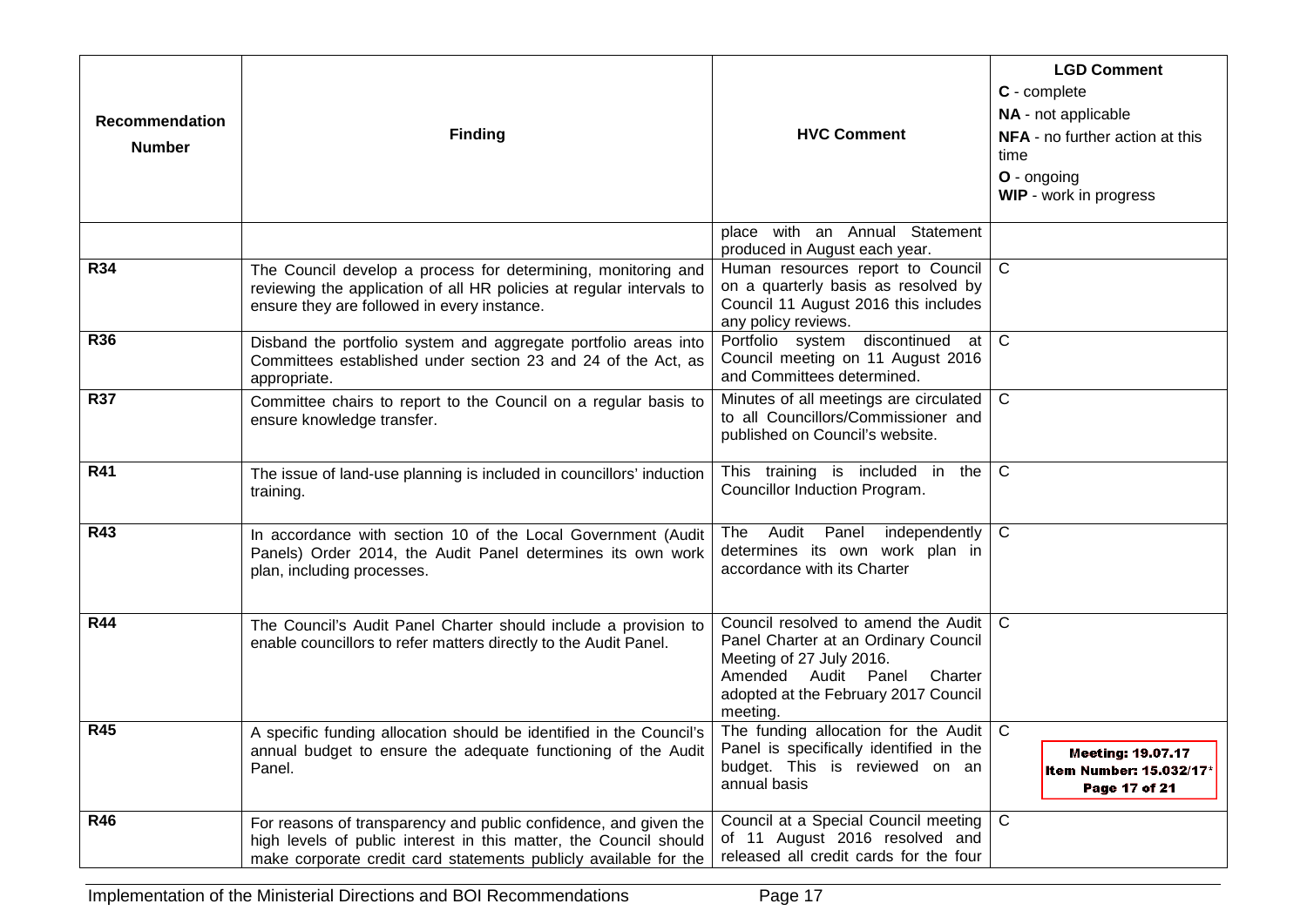| Recommendation<br><b>Number</b> | <b>Finding</b>                                                                                                                                                                                                                       | <b>HVC Comment</b>                                                                                                                                                                                                                                                                            | <b>LGD Comment</b><br>C - complete<br>NA - not applicable<br>NFA - no further action at this<br>time<br>O - ongoing<br>WIP - work in progress            |
|---------------------------------|--------------------------------------------------------------------------------------------------------------------------------------------------------------------------------------------------------------------------------------|-----------------------------------------------------------------------------------------------------------------------------------------------------------------------------------------------------------------------------------------------------------------------------------------------|----------------------------------------------------------------------------------------------------------------------------------------------------------|
|                                 | past four financial years as soon as practicable.                                                                                                                                                                                    | period - Resolution No.<br>vear<br>15.029/16*. Credit card transactions<br>are regularly reported to the Council.                                                                                                                                                                             |                                                                                                                                                          |
| <b>R51</b>                      | All matters related to the Cygnet Caravan Park should be referred<br>to the Audit Panel for consideration.                                                                                                                           | Referral completed and discussed at   C<br>May 2017 Audit Panel meeting. The<br>minutes of this meeting were<br>presented to Council at its May 2017<br>meeting.                                                                                                                              |                                                                                                                                                          |
| <b>R52</b>                      | A process be developed whereby matters that can potentially<br>affect public safety and legal liability be afforded a high priority in<br>work allocation of the Council.                                                            | Risk assessments are completed on $\mid$ C<br>as needs basis to ensure any risk is<br>minimised. Action is taken where<br>appropriate on issues raised with<br>Council.                                                                                                                       |                                                                                                                                                          |
| <b>R55</b>                      | The Council produce a regular Issues Progress Report to review<br>unresolved issues and communicate progress to relevant<br>stakeholders.                                                                                            | Council resolved the implementation   C<br>of the Current Issues Status Report at<br>a Special Council meeting of 11<br>August 2016 - Resolution No.<br>15.034/16*.<br>This report is updated each month<br>and is included on all agendas<br>commenced at Council meeting 11<br>August 2016. |                                                                                                                                                          |
| R <sub>1</sub>                  | Pursuant to section 226(1)(b) of the Act, the Minister should<br>recommend that the Governor by order dismiss the councillors<br>and appoint a Commissioner under section 231 of the Act to<br>perform the functions of the Council. | Not applicable to Council.                                                                                                                                                                                                                                                                    | <b>NA</b><br>[Note<br>recommendations<br>relating to<br>actions for the<br>Minister or the Tasmanian<br>Government are not applicable<br>to the Council] |
| R <sub>2</sub>                  | A new election is not called for a minimum period of 12 months.                                                                                                                                                                      | Not applicable to Council.                                                                                                                                                                                                                                                                    | <b>NA</b>                                                                                                                                                |
| R <sub>3</sub>                  | The question of whether the Minister should have the power to<br>dismiss a Council's General Manager should be referred to the<br>review of the Local Government Act 1993.                                                           | Not applicable to Council.                                                                                                                                                                                                                                                                    | <b>NA</b><br><b>Meeting: 19.07.17</b><br>Item Number: 15.032/17*                                                                                         |
| R4                              | Pursuant to section 225(2) of the Act, the Minister should direct                                                                                                                                                                    | Not applicable to Council.                                                                                                                                                                                                                                                                    | <b>Page 18 of 21</b><br><b>NA</b>                                                                                                                        |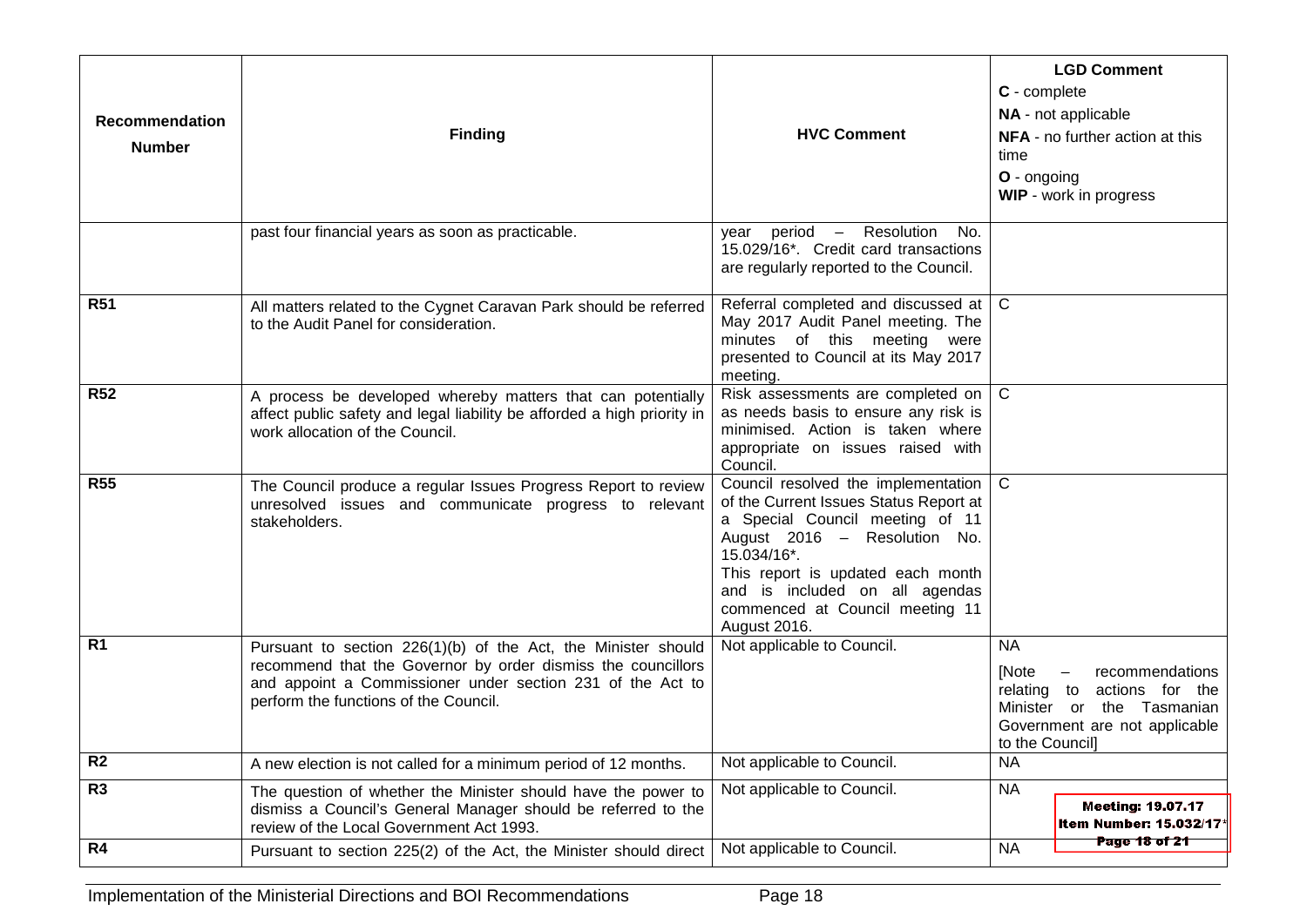| Recommendation<br><b>Number</b> | <b>Finding</b>                                                                                                                                                                                                                                                                                                                                                                                                                                                                                                                                                                                                                                                                                                                                                                                                                                                                                                                                                                              | <b>HVC Comment</b>                          | <b>LGD Comment</b><br>C - complete<br>NA - not applicable<br><b>NFA</b> - no further action at this<br>time<br>$O$ - ongoing<br><b>WIP</b> - work in progress |
|---------------------------------|---------------------------------------------------------------------------------------------------------------------------------------------------------------------------------------------------------------------------------------------------------------------------------------------------------------------------------------------------------------------------------------------------------------------------------------------------------------------------------------------------------------------------------------------------------------------------------------------------------------------------------------------------------------------------------------------------------------------------------------------------------------------------------------------------------------------------------------------------------------------------------------------------------------------------------------------------------------------------------------------|---------------------------------------------|---------------------------------------------------------------------------------------------------------------------------------------------------------------|
|                                 | the Council to:<br>(a) arrange mediation and formal conflict resolution with regard to<br>the key relationships between the Council, Mayor and General<br>Manager (GM);<br>(b) publicly commit to support and participate in these processes<br>in good faith;<br>(c) develop a Statement Of Expectations to govern the<br>relationship between the GM and Mayor, under the direction of<br>the Director of Local Government;<br>(d) request that the Director of Local Government develop a set of<br>indicators against which to assess whether key council<br>relationships are functional;<br>(e) take such steps as are necessary to ensure that the Council<br>meets the indicators developed under R4(d) within six months, as<br>assessed under R4(f); and<br>(f) arrange for its performance against the indicators to be<br>reviewed and assessed by the Director of Local Government and<br>reported to the Minister every three months, for the life of the<br>current Council. |                                             |                                                                                                                                                               |
| R <sub>5</sub>                  | If the Council fails to comply with any of recommendations R4(a)-<br>(c) within six months, or fails to meet key indicators referred to in<br>R4(d)-(f), then, pursuant to section 226(2) of the Act, the Minister<br>should recommend that the Governor by order dismiss the<br>councillors and appoint a Commissioner under section 231 of the<br>Act to perform the functions of the Council until the next<br>scheduled council elections (October 2018).                                                                                                                                                                                                                                                                                                                                                                                                                                                                                                                               | Not applicable to Council.                  | <b>NA</b>                                                                                                                                                     |
| <b>R10</b>                      | When the Mayor's view differs from a council decision, his view<br>should be put on record in the Council's meeting minutes.                                                                                                                                                                                                                                                                                                                                                                                                                                                                                                                                                                                                                                                                                                                                                                                                                                                                | Not applicable as of 10 October 2016.       | <b>NA</b>                                                                                                                                                     |
| <b>R14</b>                      | The broader application of a Mayor speaking only on behalf of<br>Council, and the use of audio-recordings for Council meetings,<br>should be referred to the review of the Act.                                                                                                                                                                                                                                                                                                                                                                                                                                                                                                                                                                                                                                                                                                                                                                                                             | Not applicable to Council.                  | <b>NA</b>                                                                                                                                                     |
| <b>R15</b>                      | Consideration of additional legislative powers for Mayors of<br>Tasmanian Councils should be referred to the review of the Act.                                                                                                                                                                                                                                                                                                                                                                                                                                                                                                                                                                                                                                                                                                                                                                                                                                                             | Not applicable to Council.                  | <b>Meeting: 19.07.17</b><br><b>NA</b><br><b>Item Number: 15.032/17</b><br>Page 19 of 21                                                                       |
| <b>R19</b>                      | Following the commencement of the new statewide Local                                                                                                                                                                                                                                                                                                                                                                                                                                                                                                                                                                                                                                                                                                                                                                                                                                                                                                                                       | Government<br>Division   NA<br>The<br>Local |                                                                                                                                                               |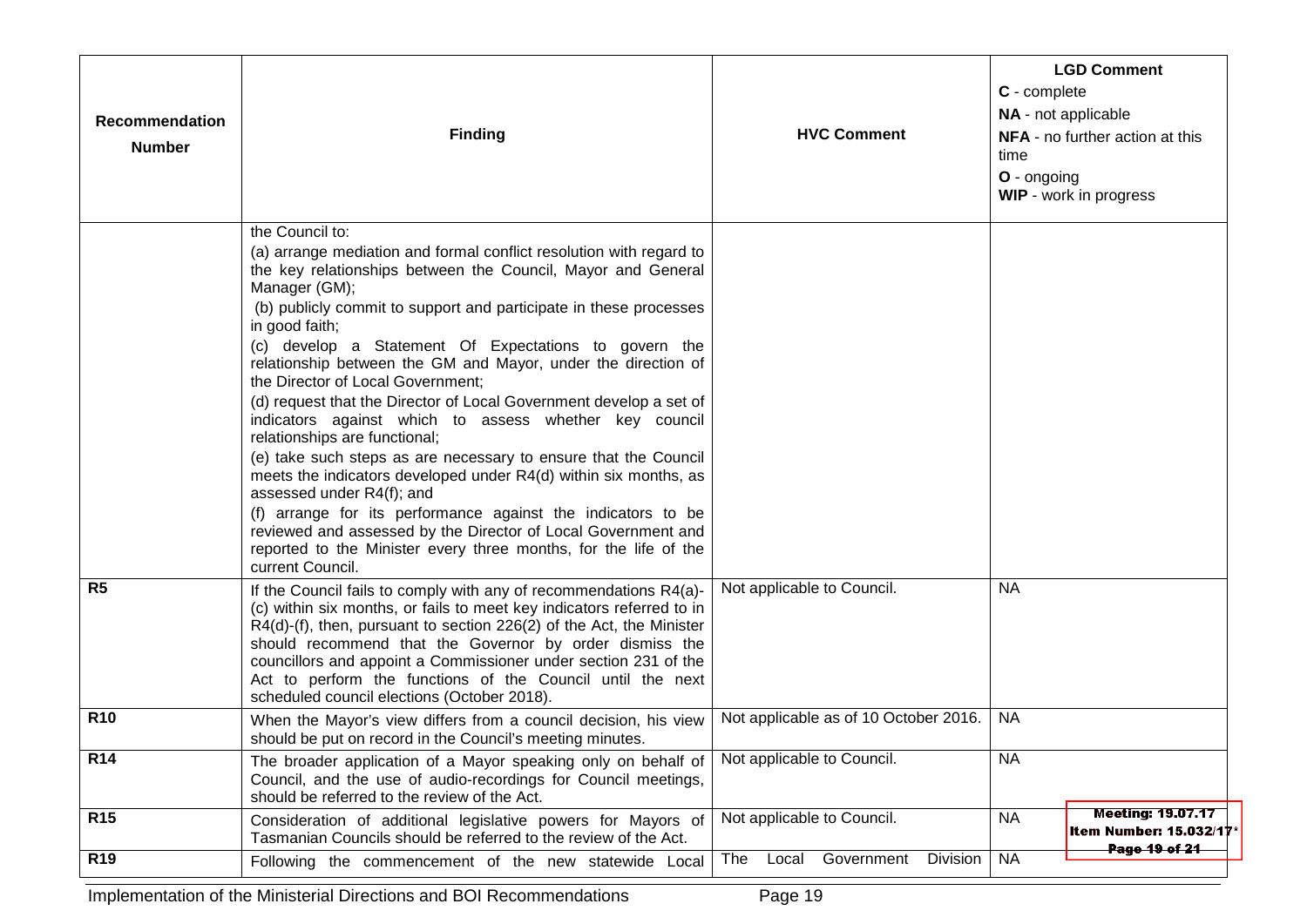| <b>Recommendation</b><br><b>Number</b> | <b>Finding</b>                                                                                                                                                                                                                                                                                            | <b>HVC Comment</b>                                                                                                                                                                                                               | <b>LGD Comment</b><br>C - complete<br>NA - not applicable<br><b>NFA</b> - no further action at this<br>time<br>O - ongoing<br>WIP - work in progress |
|----------------------------------------|-----------------------------------------------------------------------------------------------------------------------------------------------------------------------------------------------------------------------------------------------------------------------------------------------------------|----------------------------------------------------------------------------------------------------------------------------------------------------------------------------------------------------------------------------------|------------------------------------------------------------------------------------------------------------------------------------------------------|
|                                        | Government Code of Conduct, the Director of Local Government<br>prioritises the delivery of training to the Huon Valley Council as<br>soon as practicable.                                                                                                                                                | provided Code of Conduct training to<br>the Council on 22 August 2016.<br>The Councillor Induction Program<br>includes training on the Code of<br>Conduct.                                                                       |                                                                                                                                                      |
| <b>R22</b>                             | Regulations 15(2) and 15(8) of the Local Government (Meeting<br>Procedures) Regulations be referred to the review of the Act to<br>ensure that Councils maximise both the use of open council to<br>consider agenda items and the public release of information<br>considered in closed Council meetings. | Not applicable to Council.                                                                                                                                                                                                       | <b>NA</b>                                                                                                                                            |
| <b>R25</b>                             | For broader application, these transparency and accountability<br>issues should be considered in the review of the Act.                                                                                                                                                                                   | Not applicable to Council.                                                                                                                                                                                                       | <b>NA</b>                                                                                                                                            |
| <b>R42</b>                             | Tourism-related concerns raised through the Inquiry's submission<br>process should be referred to the Joint Huon/Kingborough<br>Tourism Steering Committee or other body, as appropriate.                                                                                                                 | Huon Valley Council has no further<br>role in the Huon Trail. The Steering<br>Committee has also been disbanded<br>Council<br>contributes<br>and<br>to<br>promotional activities undertaken by<br>Destination Southern Tasmania. | <b>NA</b>                                                                                                                                            |
| <b>R48</b>                             | The Director of Local Government investigate whether there was<br>a failure to declare a conflict of interest by the Mayor and<br>Councillor Wilson under section 48 of the Act; and the GM under<br>section 55 of the Act.                                                                               | Not applicable to Council.                                                                                                                                                                                                       | <b>NA</b>                                                                                                                                            |

Meeting: 19.07.17 Item Number: 15.032/17\* Page 20 of 21